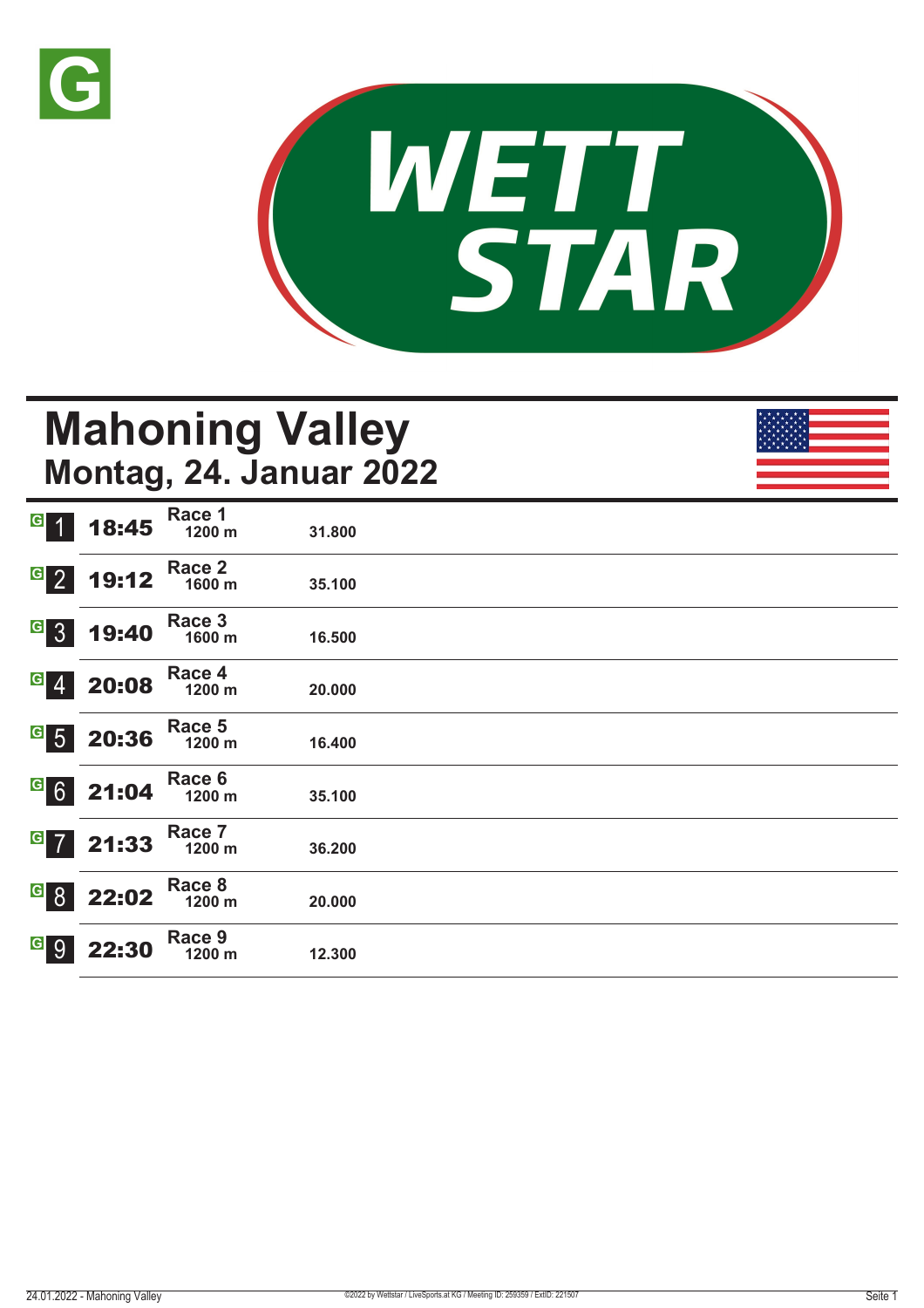| 24.01.2022 - Mahoning Valley                                                                                                                                                                                                                                                                                                 |                                                                                  |                                                                                                                                                                                            |                                                                                                                                            | Rennen#12                                                                                                                                                                                                         |                                                                                                                                          |                                                                                                                                            |                                                                                                                                                                                                                                                                       |                                                                                                                                                                                     |                                                                                                           |                                                                                                                                                                                                                                                        | Seite 2                                                                                |
|------------------------------------------------------------------------------------------------------------------------------------------------------------------------------------------------------------------------------------------------------------------------------------------------------------------------------|----------------------------------------------------------------------------------|--------------------------------------------------------------------------------------------------------------------------------------------------------------------------------------------|--------------------------------------------------------------------------------------------------------------------------------------------|-------------------------------------------------------------------------------------------------------------------------------------------------------------------------------------------------------------------|------------------------------------------------------------------------------------------------------------------------------------------|--------------------------------------------------------------------------------------------------------------------------------------------|-----------------------------------------------------------------------------------------------------------------------------------------------------------------------------------------------------------------------------------------------------------------------|-------------------------------------------------------------------------------------------------------------------------------------------------------------------------------------|-----------------------------------------------------------------------------------------------------------|--------------------------------------------------------------------------------------------------------------------------------------------------------------------------------------------------------------------------------------------------------|----------------------------------------------------------------------------------------|
| <b>WANN STARTET IHR PFERD</b>                                                                                                                                                                                                                                                                                                |                                                                                  |                                                                                                                                                                                            |                                                                                                                                            |                                                                                                                                                                                                                   |                                                                                                                                          |                                                                                                                                            |                                                                                                                                                                                                                                                                       |                                                                                                                                                                                     |                                                                                                           |                                                                                                                                                                                                                                                        |                                                                                        |
| 6<br>Accurate<br>5<br>Actspectation<br>8<br>Adventure Land<br>Ain't She Tweet<br>9<br>Archie's Girl<br>6<br>Big On Big<br>3<br><b>Bob's Calling</b><br><b>Buckeve Ruckus</b><br><b>Buckititlewave</b><br>4<br>4<br>Captain Riley<br>9<br>Carina<br>$\overline{7}$<br>Cause Of Love<br>8<br>Chardon<br>3<br>Chocolate Soldier | Danza Magic<br>Exprimir<br>Fahrenheit<br>Grad Bash<br>Guccissimo<br>Heidi's Back | Dancingintodark<br>Dream Saturday<br>Dyna's Holiday<br>Flashy King George<br>Hampton Dancer<br>Happy As You Go<br>He's The Souperwon<br>Hoboken Hustle                                     | 3<br>$\mathbf{1}$<br>5<br>8<br>$\overline{2}$<br>5<br>$\overline{2}$<br>$\overline{\Lambda}$<br>3<br>7<br>$\overline{7}$<br>8<br>5<br>9    | Ima Believer<br>It's A Mans World<br>Jack Be Fast<br>Jersey Bounce<br>Kissinger<br>Kontar<br>Lady Kim<br>Lavitonthick<br>Lexy Anna<br>Lionistic<br>Lock On<br>Lovely Heir<br>Makes Good Sense<br>Midnight Warship |                                                                                                                                          | 6<br>$\overline{2}$<br>4<br>$\overline{7}$<br>6<br>$\overline{2}$<br>9<br>$\overline{7}$<br>$\mathbf{1}$<br>5<br>5<br>5<br>$6\overline{6}$ | Miss Surprise<br><b>Mission Girl</b><br>Monster Hunter<br>Nambiti<br>Nancy's Leslie<br><b>Natural Bling</b><br><b>Next Generation</b><br>Northern Journey<br>Nyoman<br>Often Enough<br>One Glamorous Gal<br>Overbearing<br><b>Pretty Stormy</b><br><b>Quality Man</b> |                                                                                                                                                                                     | 9<br>$\overline{1}$<br>2<br>2<br>$\overline{7}$<br>8<br>1<br>8<br>5<br>4<br>$\overline{7}$<br>5<br>3<br>4 | Run For Cash<br>Sir. Rez<br>Spring City Gal<br>Spun Pretty<br>Status Symbol<br>Sweet Belen<br>Thechromeweknow<br><b>Towards The Light</b><br><b>Trust And Obey</b><br>Tuesday's Rose<br>Valeroso<br>Wee Monie Creek<br>Weekend Buzz<br>You Are Awesome | $\overline{2}$<br>6<br>9<br>8<br>9<br>3<br>5<br>6<br>9<br>3<br>9<br>3                  |
| <b>WANN STARTET IHR JOCKEY / FAHRER</b>                                                                                                                                                                                                                                                                                      |                                                                                  |                                                                                                                                                                                            |                                                                                                                                            |                                                                                                                                                                                                                   |                                                                                                                                          |                                                                                                                                            |                                                                                                                                                                                                                                                                       |                                                                                                                                                                                     |                                                                                                           |                                                                                                                                                                                                                                                        |                                                                                        |
| Aqustin Bracho<br>Angel I. Diaz<br>Charle Oliveros<br>Erik Barbaran<br>Joam S. Toledo<br>Jr. Hector L. Rosario<br>Luis Alberto Batista<br>Rolando Aragon<br>Yan Aviles                                                                                                                                                       | 7<br>1,3,5,7<br>3.9<br>3<br>4<br>3.6<br>2.4.6.8<br>1<br>3                        |                                                                                                                                                                                            | Alex Gonzalez<br>Brandon Tapara<br>Chelsey Keiser<br>Jordano Tunon<br>Luan Machado<br>Luis Raul Rivera<br>Sonny Leon<br>Yarmarie L. Correa | Fernando Salazar Becerra                                                                                                                                                                                          | 5<br>5.8<br>$\overline{7}$<br>1.2.8<br>9<br>1,2,7<br>1,2,4,6,9<br>1,2,3,4,5,9<br>2,3,5,8                                                 |                                                                                                                                            |                                                                                                                                                                                                                                                                       | Alexander Bendezu<br>Brian L. Hollingsworth<br>Diogdinabi Smith<br>Guillermo Rodriguez<br>Jose A. Bracho<br>Luciano Hernandez<br>Malcolm Franklin<br>T. D. Houghton<br>Yuri Yaranga |                                                                                                           | 3.9<br>6<br>$\overline{2}$<br>1.4.5.6.7.8.9<br>6,7,9<br>5<br>1.5.6.8.9<br>4,5,6,7,8,9<br>5                                                                                                                                                             |                                                                                        |
| <b>WANN STARTET IHR TRAINER</b>                                                                                                                                                                                                                                                                                              |                                                                                  |                                                                                                                                                                                            |                                                                                                                                            |                                                                                                                                                                                                                   |                                                                                                                                          |                                                                                                                                            |                                                                                                                                                                                                                                                                       |                                                                                                                                                                                     |                                                                                                           |                                                                                                                                                                                                                                                        |                                                                                        |
| Alejandro Murillo Rodriguez<br>Dennis Van Meter<br>lii Claude L. Brownfield<br>Johanna Urieta<br>Jr. Donald L. Radcliff<br>Lori D. Yoder<br>Osborne Smith<br>Robert C. Cline<br>Rodney C. Faulkner<br>Susan L. Anderson                                                                                                      | 3<br>$\overline{5}$<br>3<br>3.4<br>1<br>6.7<br>9<br>2,3,6<br>4,5,9<br>2,7        | <b>Andrew Tumblin</b><br><b>Eddie Clouston</b><br>Jay P. Bernardini<br>Jose A. Romero<br>Julia Flick<br>Megan Fadlovich<br>Penny Rone<br>Robert Guciardo<br>Rodolfo Aquilar<br>T. R. Haehn |                                                                                                                                            | 4.6.8<br>9<br>5,9<br>$\overline{2}$<br>8<br>5<br>1,4<br>4<br>5<br>$\overline{7}$                                                                                                                                  | Bart A. Barnes<br><b>Elliot Sullivan</b><br>Joseph M. Poole<br>Julie A. Pappada<br>Michael Evans li<br>Ricardo Bailey<br>Shane M. Spiess | Jeffrey A. Radosevich<br>Robert M. Gorham<br>William D. Cowans                                                                             |                                                                                                                                                                                                                                                                       | 3,5<br>9<br>1,6,9<br>9<br>8<br>1<br>3<br>1.6.7.8<br>4,5<br>1,6,7                                                                                                                    | Carlos Inirio<br>Jennifer Tooley<br>Nestor Rivera                                                         | Gary L. Johnson<br>Joshua C. Faulkner<br>Khadeem Galloway<br>Richard Zielinski<br>Robin Schuster<br>Stephen G. Trevino                                                                                                                                 | 3,8<br>$\overline{7}$<br>6<br>$\overline{2}$<br>$\overline{2}$<br>1.8<br>8<br>2,5<br>5 |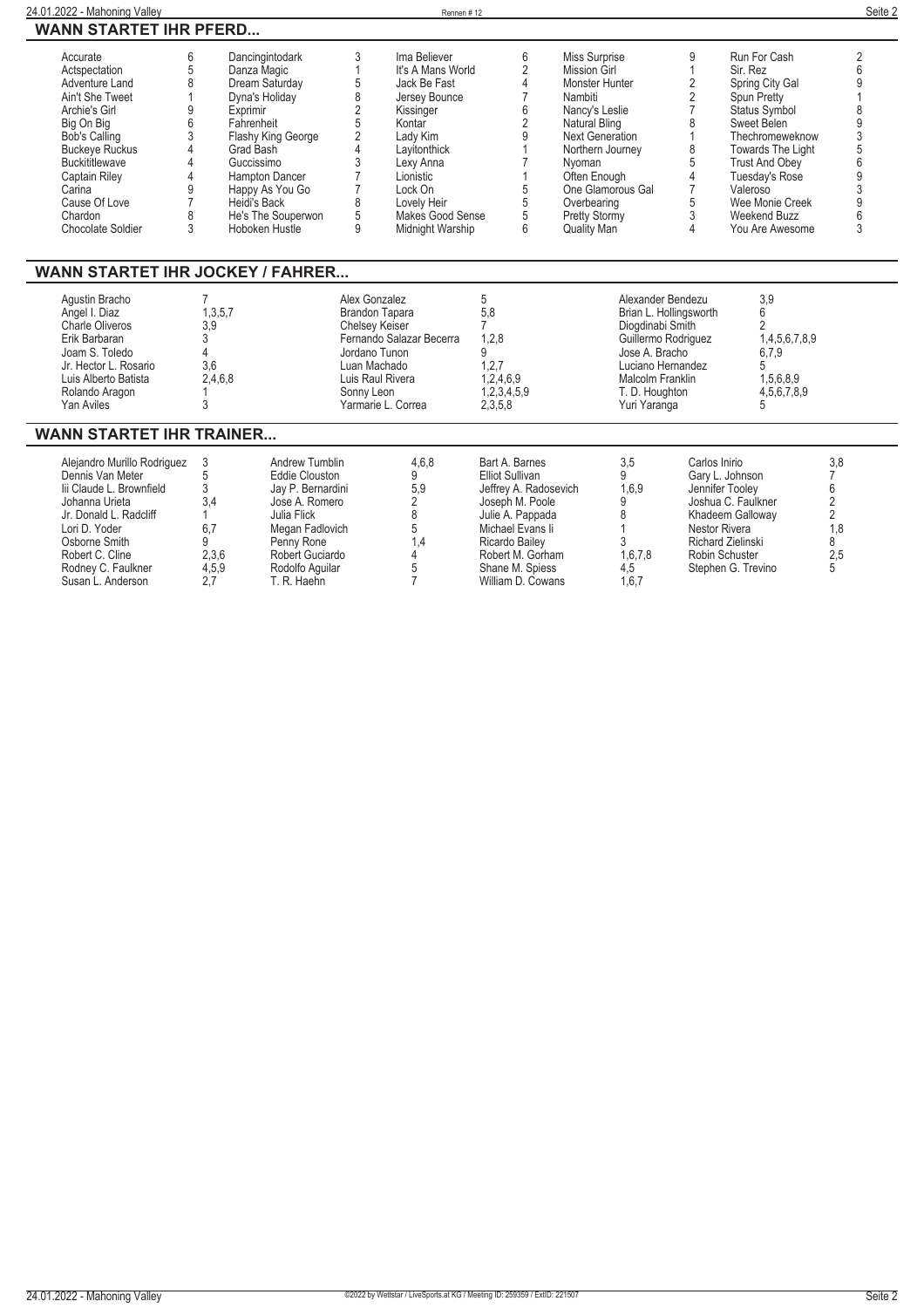|                |                         | 24.01.2022 - Mahoning Valley                                     |                   |                         | Rennen #1 |                                                                             | Seite 3                                                        |
|----------------|-------------------------|------------------------------------------------------------------|-------------------|-------------------------|-----------|-----------------------------------------------------------------------------|----------------------------------------------------------------|
| $\overline{G}$ |                         | 1200 m                                                           | Race 1            |                         |           |                                                                             |                                                                |
|                |                         | 31.800                                                           |                   |                         |           |                                                                             |                                                                |
|                |                         |                                                                  | Rennpreis: 31.800 |                         |           |                                                                             |                                                                |
|                |                         |                                                                  |                   |                         |           | FOR REGISTERED OHIO BRED MAIDENS, FILLIES THREE YEARS OLD. Weight, 122 lbs. |                                                                |
|                |                         | <b>Flach</b>                                                     |                   |                         |           |                                                                             |                                                                |
|                | 18:45                   |                                                                  |                   |                         |           |                                                                             |                                                                |
|                |                         |                                                                  |                   |                         |           |                                                                             |                                                                |
|                |                         |                                                                  |                   |                         |           |                                                                             |                                                                |
| 1200           |                         |                                                                  |                   |                         |           |                                                                             |                                                                |
|                |                         | <b>You Name It</b>                                               |                   |                         |           |                                                                             |                                                                |
|                | 1                       | 3j. rotbraun S (Silent Name - Princess Adelyn)                   | 12.01 Mvr         | 3                       | 1200      | 2,3 Angel Diaz                                                              | Scooby Roo, Sweet Empire, You Name It                          |
|                |                         | Trainer: Robert M. Gorham                                        | 21.12 Mvr         | 4                       | 1200      | 4,7 Angel Diaz                                                              | Quality Bet, Mission Girl, Danza Magic                         |
|                | 55.3                    | Besitzer: Marion F. Gorham                                       | 17.11 Myr         | 9                       | 1200      | 14.9 Christian Pilares                                                      | Topsy Turvy, Angel Wings, Sorority Sister                      |
| Box: 2         |                         |                                                                  |                   |                         |           |                                                                             |                                                                |
|                | ML: 9,0                 | Angel I. Diaz                                                    |                   |                         |           |                                                                             |                                                                |
|                |                         | <b>Mission Girl</b>                                              |                   |                         |           |                                                                             |                                                                |
| A              | 4                       | 3j. dunkelbr S (Commissioner - Brier Hill Girl)                  | 08.01 Mvr         | 3                       | 1200      | 2,7 Guillermo Rodriguez                                                     | Angel Wings, Lionistic, Mission Girl                           |
|                |                         | Trainer: Robert M. Gorham                                        | 21.12 Myr         | $\overline{\mathbf{2}}$ | 1200      | 4.7 Christian Pilares                                                       | Quality Bet, Mission Girl, Danza Magic                         |
|                | 55.3                    | Besitzer: Marion F. Gorham                                       | 06.12 Mvr         | 4                       | 1200      | 5.0 Christian Pilares                                                       | Hosanna, Quality Bet, Angel Wings                              |
|                |                         |                                                                  |                   |                         |           |                                                                             |                                                                |
|                | Box: 4<br>ML: 9,0       | <b>Guillermo Rodriguez</b>                                       | 02.11 Mvr         | 8                       | 1200      | 2.0 Christian Pilares                                                       | Maybe Franky, Sorority Sister, Hosanna                         |
|                |                         |                                                                  |                   |                         |           |                                                                             |                                                                |
|                |                         | <b>Next Generation</b>                                           |                   |                         |           |                                                                             |                                                                |
|                | $\overline{\mathbf{2}}$ | 3j. kastanie S (Shackleford - My Fast Friend)                    |                   |                         |           |                                                                             |                                                                |
|                |                         | Trainer: William D. Cowans                                       |                   |                         |           |                                                                             |                                                                |
|                | 55.3                    | Besitzer: Michael A. Foster                                      |                   |                         |           |                                                                             |                                                                |
|                |                         |                                                                  |                   |                         |           |                                                                             |                                                                |
|                | Box: 1<br>ML: 7,0       | Luan Machado                                                     |                   |                         |           |                                                                             |                                                                |
|                |                         |                                                                  |                   |                         |           |                                                                             |                                                                |
|                | 3                       | <b>Lionistic</b>                                                 |                   | $\overline{2}$          |           | 8.0 Luis Rivera                                                             |                                                                |
|                |                         | 3j. dunkelbr S (Animal Kingdom - Race Lady)                      | 08.01 Myr         |                         | 1200      |                                                                             | Angel Wings, Lionistic, Mission Girl                           |
|                |                         | Trainer: Jeffrey A. Radosevich<br>Besitzer: Michael J. Annechino |                   |                         |           |                                                                             |                                                                |
|                | 55.3                    |                                                                  |                   |                         |           |                                                                             |                                                                |
|                |                         |                                                                  |                   |                         |           |                                                                             |                                                                |
|                | Box: 3<br>ML: 3,0       | <b>Luis Raul Rivera</b>                                          |                   |                         |           |                                                                             |                                                                |
|                |                         | Layitonthick                                                     |                   |                         |           |                                                                             |                                                                |
|                | 4                       | 3j. rotbraun S (Exaggerator - Latin Tudor)                       | 08.01 Mvr         | 4                       | 1200      |                                                                             | 2,8 Fernando Salazar Bece Angel Wings, Lionistic, Mission Girl |
|                |                         | Trainer: Nestor Rivera                                           |                   |                         |           |                                                                             |                                                                |
|                | 55.3                    | Besitzer: Nestor R. Rivera                                       |                   |                         |           |                                                                             |                                                                |
|                |                         |                                                                  |                   |                         |           |                                                                             |                                                                |
|                | Box: 5<br>ML: 35,0      | <b>Fernando Salazar Becerra</b>                                  |                   |                         |           |                                                                             |                                                                |
|                |                         |                                                                  |                   |                         |           |                                                                             |                                                                |
|                |                         | <b>Spun Pretty</b>                                               |                   |                         |           |                                                                             |                                                                |
|                | 5                       | 3j. dunkelbr S (Hard Spun - Renewal)                             | 22.06 Btp         | 8                       | 1000      | 13,8 Rolando Aragon                                                         | Maw's Glory, Cavalier Cupid, Pangea                            |
|                |                         | Trainer: Michael Evans li<br>Besitzer: Smokin C Llc              | 05.06 Btp         | 5                       | 900       | 6,0 Rolando Aragon                                                          | Quality Bet, Parfait, Mariposa Rapida                          |
|                | 55.3                    |                                                                  |                   |                         |           |                                                                             |                                                                |
| Box: 6         |                         |                                                                  |                   |                         |           |                                                                             |                                                                |
|                | ML: 5,0                 | <b>Rolando Aragon</b>                                            |                   |                         |           |                                                                             |                                                                |
|                |                         | Danza Magic                                                      |                   |                         |           |                                                                             |                                                                |
|                | 6                       | 3j. kastanie S (Danza - Griffins Magic)                          | 08.01 Mvr         | 5                       | 1200      | 10,1 Jeffrey Sanchez                                                        | Angel Wings, Lionistic, Mission Girl                           |
|                |                         | Trainer: Jr. Donald L. Radcliff                                  | 21.12 Mvr         | 3                       | 1200      | 24,4 Malcolm Franklin                                                       | Quality Bet, Mission Girl, Danza Magic                         |
|                | 55.3                    | Besitzer: Wesley Singleton                                       | 06.12 Mvr         | $\overline{7}$          | 1200      | 9.5 Luis Rivera                                                             | Hosanna, Quality Bet, Angel Wings                              |
|                |                         |                                                                  | 17.11 Mvr         | 5                       | 1200      | 14,6 Luis Rivera                                                            | Topsy Turvy, Angel Wings, Sorority Sister                      |
|                | Box: 7<br>ML: 16,0      | <b>Malcolm Franklin</b>                                          | 30.10 Mvr         | 6                       | 1700      | 61.4 Marshall Mendez                                                        | Candlelight Hours, Starlit Secret, Squid                       |
|                |                         |                                                                  |                   |                         |           |                                                                             |                                                                |
|                |                         | <b>Ain't She Tweet</b>                                           |                   |                         |           |                                                                             |                                                                |
|                |                         | 3j. rotbraun S (Dominus - Thedoctorscat)                         | 21.12 Mvr         | 6                       | 1200      | 3,5 Luis Rivera                                                             | Quality Bet, Mission Girl, Danza Magic                         |
|                |                         | Trainer: Penny Rone                                              |                   |                         |           |                                                                             |                                                                |
|                | 55.3                    | Besitzer: Fairwinds Farm                                         |                   |                         |           |                                                                             |                                                                |
|                |                         |                                                                  |                   |                         |           |                                                                             |                                                                |
|                | Box: 8<br>ML: 7,0       | <b>Sonny Leon</b>                                                |                   |                         |           |                                                                             |                                                                |
|                | Ergebnis:               | Quoten:                                                          |                   |                         |           |                                                                             |                                                                |
|                |                         |                                                                  |                   |                         |           |                                                                             |                                                                |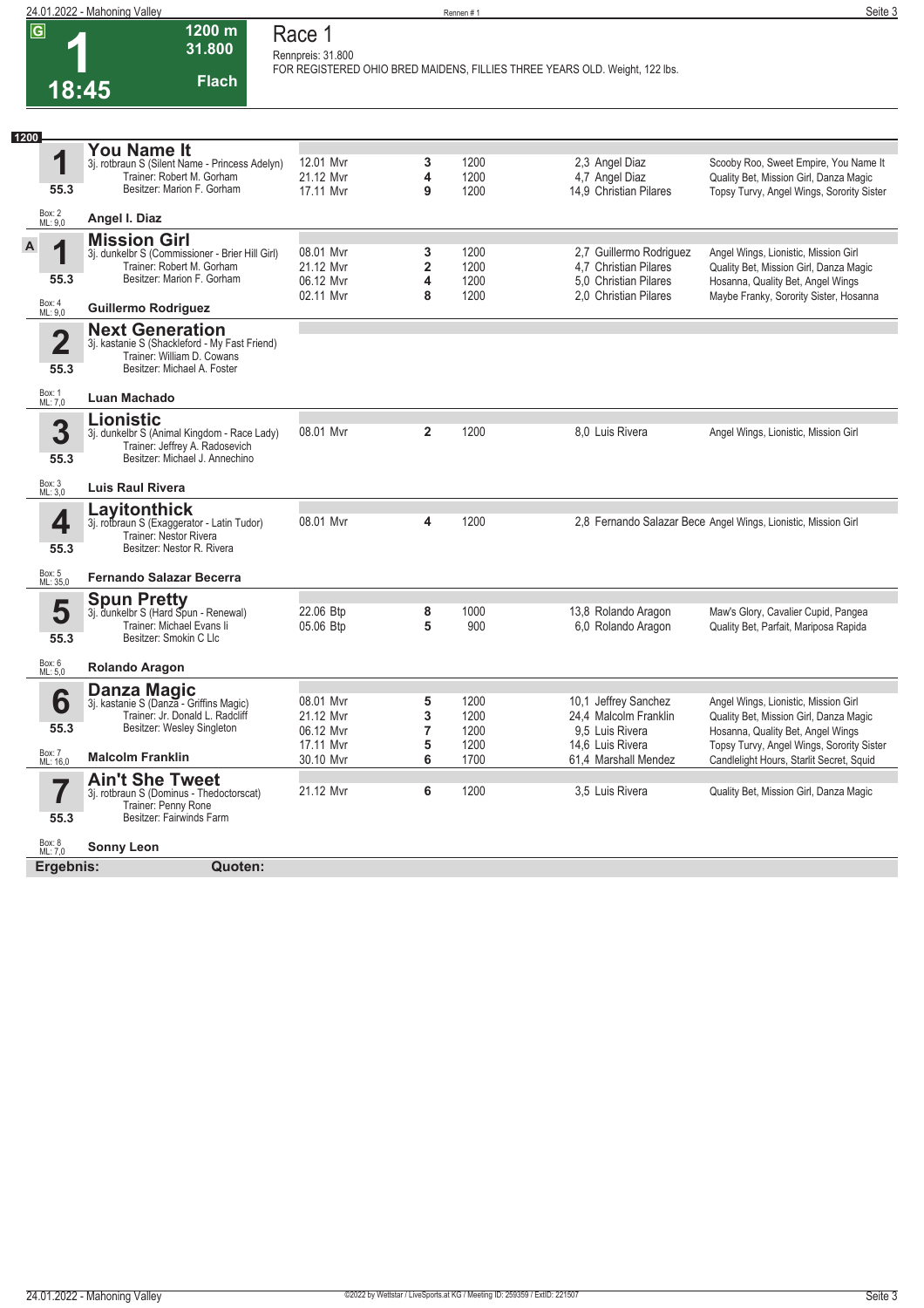

#### **1600 m 35.100 Race 2 Rennpreis: 35.100**

**Flach**

FOR REGISTERED OHIO BRED THREE YEAR OLDS AND UPWARD WHICH HAVE NEVER WON TWO RACES OTHER THAN MAIDEN,<br>CLAIMING OR STARTER OR WHICH HAVE NEVER WON THREE RACES. Three Year Olds, 118 Ibs.; Older, 126 Ibs. Non-winners Of A<br>Rac

| 1600                    |                                                                        |                   |                |      |                          |                                                                |
|-------------------------|------------------------------------------------------------------------|-------------------|----------------|------|--------------------------|----------------------------------------------------------------|
|                         | <b>Run For Cash</b>                                                    |                   |                |      |                          |                                                                |
| 1                       | 8j. rotbraun W (Run Away And Hide - Amanda'                            | 05.01 Mvr         | 8              | 1200 | 63,7 Diogdinabi Smith    | Reinvestedinterest, Often Enough, Hansena                      |
|                         | Trainer: Jose A. Romero                                                | 29.12 Mvr         | 1              | 1200 | 41,8 Luis Batista        | Run For Cash, Iron Men Of Metz, Ohio Play                      |
| 56.2                    | Besitzer: Maribel Izarraraz                                            | 14.12 Mvr         | 7              | 1200 | 72,9 Diogdinabi Smith    | Reanimate, Quality Man, Judge Head                             |
|                         |                                                                        | 01.12 Mvr         | 6              | 1600 | 38,5 Brandon Tapara      | Determinator, Rose's Galaxy, Bucky                             |
| Box: 3<br>ML: 6,0       | Diogdinabi Smith                                                       | 15.11 Mvr         | $\overline{7}$ | 1200 | 54,5 Guillermo Rodriguez | Cazman, Don't Matter, Bullion                                  |
| $\mathsf{A}$            | <b>It's A Mans World</b>                                               |                   |                |      |                          |                                                                |
| 1                       | 5j. grau/bra W (Race Day - Bright Reply)<br>Trainer: Jose A. Romero    | 11.01 Mvr         | 7              | 1600 | 7.6 Erik Barbaran        | Oaks Honey, Hansenation, Judge Head                            |
|                         |                                                                        | 22.12 Mvr         | 1              | 1600 | 4.8 Luis Rivera          | It's A Mans World, Dawn's Light, Heidi's Sin                   |
| 56.2                    | Besitzer: Maribel Izarraraz                                            | 27.11 Myr         | 10             | 1200 | 3.5 Luis Batista         | Ma Moo Power, Bearpath, Funny Bachelor                         |
|                         |                                                                        | 28.09 Thistledown | 6              | 1600 | 9.7 Malcolm Franklin     | Raven Moon, Wolfine, Biscuits And Grits                        |
| Box: 4<br>ML: 6,0       | Yarmarie L. Correa                                                     | 08.09 Thistledown | $\overline{2}$ | 1600 | 10,7 Malcolm Franklin    | To Win, It's A Mans World, Raven Moon                          |
|                         | <b>Monster Hunter</b>                                                  |                   |                |      |                          |                                                                |
| $\overline{\mathbf{2}}$ | 4j. rotbraun W (Birdrun - Sligo Knows)                                 | 11.01 Mvr         | 1              | 1600 | 2.8 Luis Rivera          | Monster Hunter, I'mma Natural, Dynamic Re                      |
|                         | Trainer: Joshua C. Faulkner                                            | 27.12 Mvr         | 5              | 1200 | 20,3 Juan Velez          | Ma Moos Warrior, I'mma Natural, Tide Risin                     |
| 57.2                    | Besitzer: Josh Faulkner                                                | 11.12 Myr         | 3              | 1600 | 14.5 Juan Velez          | Nambiti, Cat Heat, Monster Hunter                              |
|                         |                                                                        | 24.11 Myr         | 6              | 1200 | 16.6 Juan Velez          | Weekend Buzz, I'mma Natural, Ma Moos W                         |
| Box: 1<br>ML: 9,0       | Luis Raul Rivera                                                       | 05.04 Mvr         | 4              | 1600 | 3.9 Luis Rivera          | Trust And Obey, Macadoooo Kid, Split My B                      |
|                         | <b>Exprimir</b>                                                        |                   |                |      |                          |                                                                |
| 3                       | 4j. rotbraun W (Wicked Strong - Simonetta)                             | 26.06 Thistledown | 6              | 1800 | 21,3 David Haldar        | Historically, To Win, Uptown                                   |
|                         | Trainer: Khadeem Galloway                                              | 28.05 Btp         | $\overline{7}$ | 1700 | 14.1 David Haldar        | Buckeye Magic, Henry Mac, Big Truck                            |
| 56.2                    | Besitzer: Khadeem Galloway                                             | 03.05 Thistledown | 1              | 1600 | 1.7 David Haldar         | Exprimir, Dawn's Light, It's A Mans World                      |
|                         |                                                                        | 17.04 Mvr         | $\overline{2}$ | 1200 | 5.5 David Haldar         | Ridge West, Exprimir, Tale Of Lacey                            |
| Box: 2<br>ML: 35,0      | Luis Alberto Batista                                                   | 15.03 Mvr         | 1              | 1600 | 1.7 Luan Machado         | Exprimir, Tom T. Macadoooo Kid                                 |
|                         |                                                                        |                   |                |      |                          |                                                                |
| 4                       | <b>Flashy King George</b><br>5j. grau/bra W (Flashback - Female Drama) | 22.12 Mvr         | 2              | 1600 | 2,6 Agustin Bracho       | Beat The Dealer, Flashy King George, Kissi                     |
|                         | Trainer: Susan L. Anderson                                             | 23.11 Mvr         | 3              | 1670 | 3.8 Albin Jimenez        | Lucky Streak, Beat The Dealer, Flashy King                     |
| 56.2                    | Besitzer: Llc Winner Circle Racing                                     | 08.11 Mvr         | 8              | 1200 | 19,1 Agustin Bracho      | Biscuits And Grits, Kissinger, Beat The Deal                   |
|                         |                                                                        | 28.09 Thistledown | 5              | 1600 | 7.4 Ricardo Feliciano    | Raven Moon, Wolfine, Biscuits And Grits                        |
| Box: 5<br>ML: 4,0       | Luan Machado                                                           | 15.09 Thistledown | 4              | 1200 | 26,7 Ricardo Feliciano   | Startdfromdabottom, Wapakoneta Phil, Wolf                      |
|                         | <b>Nambiti</b>                                                         |                   |                |      |                          |                                                                |
| 5                       | 5j. kastanie W (Kettle Corn - Colorful Image)                          | 11.12 Mvr         | 1              | 1600 | .8 Sonny Leon            | Nambiti, Cat Heat, Monster Hunter                              |
|                         | Trainer: Robert C. Cline                                               | 09.11 Mvr         | 4              | 1600 | 2,3 Sonny Leon           | Joes A Rockin, Volume Of Trust, Ma Moos                        |
| 56.2                    | Besitzer: Maria A. Mitchell                                            | 25.10 Mvr         | 3              | 1200 | 7.0 Sonny Leon           | One Crazy Ride, Pecks Not Bad, Nambiti                         |
|                         |                                                                        | 07.07 Btp         | 2              | 1600 | 15,4 Sonny Leon          | Flashy King George, Nambiti, Willie Jones                      |
| Box: 6<br>ML: 3,0       | <b>Sonny Leon</b>                                                      | 20.05 Btp         | $\overline{2}$ | 1200 | 4.0 Sonny Leon           | Stone Cold Cat. Nambiti. El Cheapo                             |
|                         | Kontar                                                                 |                   |                |      |                          |                                                                |
| 6                       | 5j. rotbraun W (Colonel John - Burning Sky)                            | 04.01 Mvr         | 1              | 1200 |                          | 7,7 Fernando Salazar Bece Kontar, Kid Russell, Heidi's Sinatra |
|                         | Trainer: Robin Schuster                                                | 22.12 Mvr         | 5              | 1600 | 25.8 Marshall Mendez     | Beat The Dealer, Flashy King George, Kissi                     |
| 56.2                    | Besitzer: Muirfield Farm                                               | 08.12 Mvr         | 5              | 1200 | 20.8 Marshall Mendez     | Upgrade Al, Kissinger, Sir. Rez                                |
|                         |                                                                        | 13.11 Mvr         | 1              | 1600 | 53.9 Marshall Mendez     | Kontar, Quiet Amigo, Kole Man Can                              |
| Box: 7<br>ML: 9,0       | <b>Fernando Salazar Becerra</b>                                        | 27.10 Mvr         | 6              | 1200 | 21,3 Marshall Mendez     | Cooler, Scorza, Masterofthehounds                              |
| Ergebnis:               | Quoten:                                                                |                   |                |      |                          |                                                                |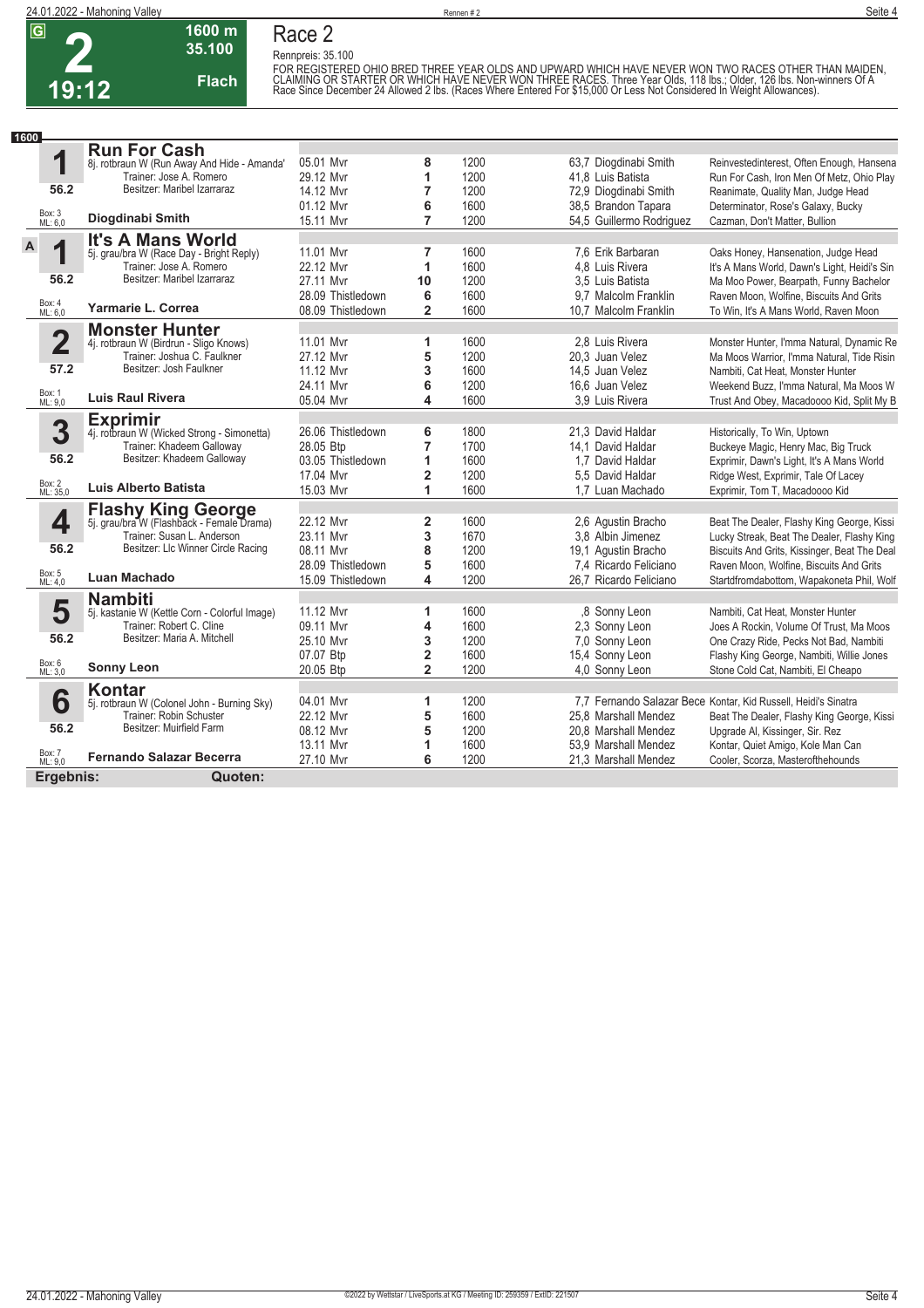## **1600 m Race 3 Rennpreis: 16.500**

**Flach**

**16.500** 

FOR THREE YEAR OLDS AND UPWARD WHICH HAVE NEVER WON FOUR RACES. Three Year Olds, 118 lbs.; Older, 126 lbs.<br>Non-winners Of A Race Since December 24 Allowed 2 lbs. Claiming Price \$7,500.

| 1600                     |                                                                         |                   |                         |      |                                                    |                                                                  |
|--------------------------|-------------------------------------------------------------------------|-------------------|-------------------------|------|----------------------------------------------------|------------------------------------------------------------------|
|                          | <b>Thechromeweknow</b>                                                  |                   |                         |      |                                                    |                                                                  |
| 1                        | 4j. kastanie W (California Chrome - Theworldw                           | 14.12 Mvr         | 3                       | 1600 | 5.2 Sonny Leon                                     | Tamanrassett, Pretty Stormy, Thechromewe                         |
|                          | Trainer: Robert C. Cline                                                | 01.12 Mvr         | 3                       | 1100 | 8.9 Frank Reves                                    | Bullion, Gio Sammy, Thechromeweknow                              |
| 56.2                     | Besitzer: Pamela Goldhardt                                              | 15.11 Mvr         | 4                       | 1200 | 3.2 Sonny Leon                                     | Cazman, Don't Matter, Bullion                                    |
|                          |                                                                         | 01.11 Myr         | 1                       | 1200 | 4,7 Sonny Leon                                     | Thechromeweknow, Blame It On Eddie, Ma                           |
| Box: 1<br>ML: 5,0        | Jr. Hector L. Rosario                                                   | 11.10 Thistledown | 3                       | 1100 | 1,0 Nicky Figueroa                                 | Banderas, Hurricane Nation, Thechromewe                          |
|                          | <b>You Are Awesome</b>                                                  |                   |                         |      |                                                    |                                                                  |
| $\overline{\mathbf{2}}$  | 4j. dunkelbr W (Temple City - Awesome Angie                             | 29.12 Mvr         | 5                       | 1100 | 4.2 Victor Severino                                | Nicamore, Empty Talk, Anechoic                                   |
|                          | Trainer: Carlos Inirio                                                  | 15.12 Mvr         | 1                       | 1100 | 14,4 Angel Diaz                                    | You Are Awesome, Flaming Hot, Exclusive                          |
| 56.2                     | Besitzer: Jefferson Evangelista                                         | 01.12 Mvr         | 6                       | 1200 | 6.3 Brandon Tapara                                 | Chocolate Soldier, Jailbreaker, Born To Be                       |
|                          |                                                                         | 20.11 Mvr         | 4                       | 1100 | 6,3 Brandon Tapara                                 | Frittons Gold, Flaming Hot, Hurricane Natio                      |
| Box: 2<br>ML: 11,0       | <b>Alexander Bendezu</b>                                                | 27.10 Mvr         | 4                       | 1600 | 1.5 David Haldar                                   | Dobbys Sock, San Ruler, God's Will Be Don                        |
|                          | <b>Bob's Calling</b>                                                    |                   |                         |      |                                                    |                                                                  |
| 3                        | 5j. dunkelbr W (Birdstone - Leveragedtothehilt)                         | 27.12 Mvr         | 5                       | 1670 | 9.1 Malcolm Franklin                               | Big Truck, King Richie, Star Hawk                                |
|                          | Trainer: Bart A. Barnes                                                 | 14.12 Mvr         | 4                       | 1600 | 9,2 Jeffrey Sanchez                                | Tamanrassett, Pretty Stormy, Thechromewe                         |
| 56.2                     | Besitzer: Jabdiel Castillo                                              | 04.12 Mvr         | 6                       | 1600 | 5.3 Jeffrey Sanchez                                | Fort Ramsey, High Risk Strategy, Brodytheo                       |
|                          |                                                                         | 15.11 Myr         | 1                       | 1600 | 4.0 Malcolm Franklin                               | Bob's Calling, Intentional Walk, Galtero                         |
| Box: 3<br>ML: 6,0        | Angel I. Diaz                                                           | 01.11 Mvr         | $\overline{7}$          | 1200 | 15,2 Malcolm Franklin                              | Thechromeweknow, Blame It On Eddie, Ma                           |
|                          |                                                                         |                   |                         |      |                                                    |                                                                  |
| 4                        | <b>Dancingintodark</b><br>5j. rotbraun H (Maclean's Music - Spooky Mini | 20.12 Mvr         | $\overline{2}$          | 1600 | 5.1 Sonny Leon                                     | Debdurite, Dancingintodark, Nod To Persia                        |
|                          | Trainer: lii Claude L. Brownfield                                       | 17.11 Mvr         | 3                       | 1600 | 7,4 Luan Machado                                   | Fort Ramsey, Determinator, Dancingintodar                        |
| 56.2                     | Besitzer: Daniel F. O'Donnell                                           | 06.10 Btp         | $\overline{7}$          | 1600 | 9.5 Luan Machado                                   | Lover Boy, Paynted, Fast One                                     |
|                          |                                                                         | 16.09 Btp         | 5                       | 1670 | 8,7 Gabriel Lagunes                                | Against The Line, King Valero, It's Game Ti                      |
| Box: 4<br>ML: 35,0       | <b>Sonny Leon</b>                                                       | 07.09 Btp         | 6                       | 1600 | 9.1 Luan Machado                                   | Love Nest, Brodytheoxman, Easy Doer                              |
|                          |                                                                         |                   |                         |      |                                                    |                                                                  |
| 5                        | <b>Guccissimo</b>                                                       | 22.07 Thistledown | $\overline{7}$          | 1200 | 67,8 Brandon Tapara                                | Mucho Prospect, Gold Shark, Highland Park                        |
|                          | 5j. kastanie W (Tapiture - Reign Suzanne)<br>Trainer: Ricardo Bailey    | 23.06 Thistledown | 5                       | 1600 | 6.8 Yarmarie Correa                                | Port Hunter, Smash, Debdurite                                    |
| 56.2                     | Besitzer: Lion Palm Racing Stable                                       | 05.06 Thistledown | $\overline{7}$          | 1640 | 8.9 Yarmarie Correa                                | Ecru, Andrew The Giant, Carissimo                                |
|                          |                                                                         | 25.05 Thistledown | 3                       | 1640 | 7,4 Ronald Allen, Jr.                              | Super Vision, Conducive, Guccissimo                              |
| Box: 5<br>ML: 21,0       | <b>Charle Oliveros</b>                                                  | 06.05 Thistledown | 3                       | 1600 | 6,6 Fernando Salazar Bece Giles, Smash, Guccissimo |                                                                  |
|                          |                                                                         |                   |                         |      |                                                    |                                                                  |
|                          | <b>Pretty Stormy</b><br>5j. dunkelbr W (Flashstorm - Pretty Patsy)      | 14.12 Mvr         |                         |      |                                                    |                                                                  |
| 6                        |                                                                         |                   | $\overline{\mathbf{2}}$ | 1600 | 50,5 Yan Aviles                                    | Tamanrassett, Pretty Stormy, Thechromewe                         |
| 54.0                     | Trainer: Alejandro Murillo Rodriguez<br>Besitzer: Aleyhat Racing Stable | 01.12 Mvr         | $\overline{7}$          | 1100 | 9.8 Gabriel Lagunes                                | Bullion, Gio Sammy, Thechromeweknow                              |
|                          |                                                                         | 15.11 Mvr         | 5                       | 1200 | 6.8 Luis Batista                                   | Cazman, Don't Matter, Bullion                                    |
| Box: 6<br>ML: 7,0        | <b>Yan Aviles</b>                                                       | 06.11 Mvr         | $\overline{7}$<br>6     | 1200 | 30,2 Luis Batista                                  | Spin Doctor, Rivers Of Lite, Time Heist                          |
|                          |                                                                         | 22.10 Mvr         |                         | 1600 | 9.8 Albin Jimenez                                  | Smash, Big Truck, Spin Doctor                                    |
| $\overline{\phantom{a}}$ | <b>Valeroso</b>                                                         |                   |                         |      |                                                    |                                                                  |
|                          | 4j. dunkelbr W (Uncaptured - The U)                                     | 20.12 Mvr         | $\overline{\mathbf{2}}$ | 1200 |                                                    | 4,2 Fernando Salazar Bece Centrist, Valeroso, Gio Sammy          |
|                          | Trainer: Johanna Urieta                                                 | 11.12 Mvr         | 3                       | 1000 |                                                    | 25.4 Fernando Salazar Bece Montauk Cove, Wizard Willie, Valeroso |
| 56.2                     | Besitzer: Delia Urieta Racing Stable An                                 | 08.11 Mvr         | 4                       | 1600 | 4.1 David Haldar                                   | Debdurite, Tamanrassett, The Drake                               |
| Box: 7<br>ML: 45,0       | <b>Erik Barbaran</b>                                                    | 26.10 Mountaineer | 6                       | 1670 | 13,9 Angel Diaz                                    | Ihadadream, Brodytheoxman, Last Drop Of                          |
|                          |                                                                         | 12.10 Thistledown | 1                       | 1600 | 8.8 David Haldar                                   | Valeroso, Boss Bear, Vasariano                                   |
|                          | <b>Chocolate Soldier</b>                                                |                   |                         |      |                                                    |                                                                  |
| 8                        | 4j. kastanie W (Zulu Magic - Yardstick)                                 | 01.12 Mvr         | 1                       | 1200 | 3,5 Angel Diaz                                     | Chocolate Soldier, Jailbreaker, Born To Be                       |
|                          | Trainer: Alejandro Murillo Rodriguez                                    | 17.11 Mvr         | 1                       | 1200 | 1,0 Angel Diaz                                     | Chocolate Soldier, Golden Notion, He's A B                       |
| 56.2                     | Besitzer: Jaime Toro                                                    | 08.11 Myr         | $\overline{\mathbf{2}}$ | 1200 | 1,7 Angel Diaz                                     | Perfect Sense, Chocolate Soldier, Touchdo                        |
| Box: 8                   |                                                                         | 23.10 Mvr         | $\mathbf 2$             | 1200 | 12.2 Alexander Chavez                              | Lonesome Phil, Chocolate Soldier, Perfect                        |
| ML: 9.0                  | Yarmarie L. Correa                                                      | 30.09 Thistledown | 3                       | 1200 | 8.2 Alexander Chavez                               | Derbys Moneymaker, Lonesome Phil, Choc                           |
| Fraghnis <sup>.</sup>    | Ounten <sup>.</sup>                                                     |                   |                         |      |                                                    |                                                                  |

**Ergebnis: Quoten:**٠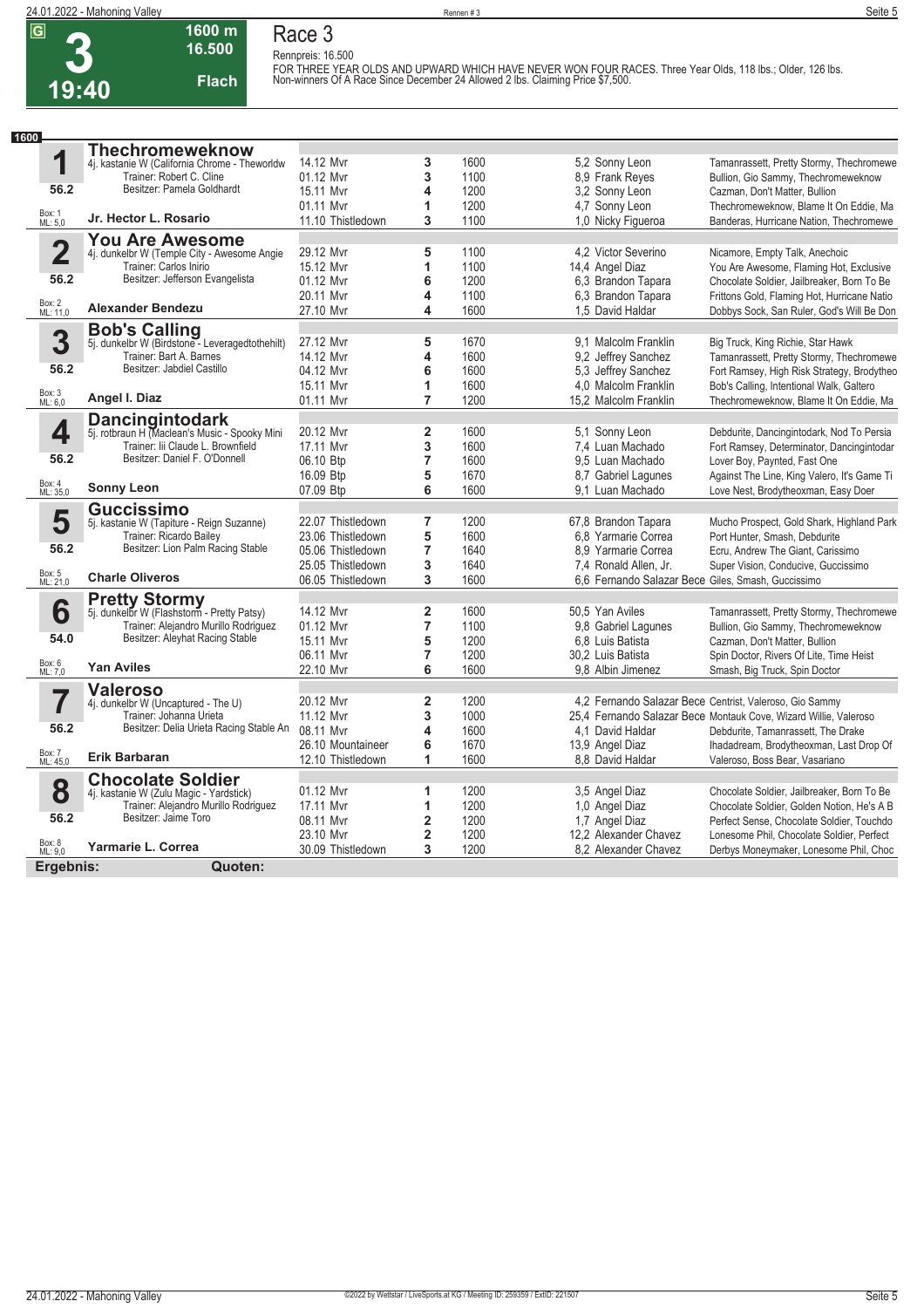

**Race 4 Rennpreis: 20.000**

**20.000 Flach**

**1200 m**

FOR REGISTERED OHIO BRED THREE YEAR OLDS AND UPWARD WHICH HAVE NOT WON TWO RACES SINCE JULY 24. Three<br>Year Olds, 118 lbs.; Older, 126 lbs. Non-winners Of A Race Since December 24 Allowed 2 lbs. Claiming Price \$10,000 (Race

| 1200         |                         |                                                                        |                   |                         |      |                         |                                                                      |
|--------------|-------------------------|------------------------------------------------------------------------|-------------------|-------------------------|------|-------------------------|----------------------------------------------------------------------|
|              |                         | <b>Grad Bash</b>                                                       |                   |                         |      |                         |                                                                      |
|              | 1                       | 8j. rotbraun W (Magna Graduate - La Tache)                             | 12.01 Mvr         | 5                       | 1200 | 2.0 Hector Berrios      | This Man Can, Chief Big Head, Captain Rile                           |
|              |                         | Trainer: Rodney C. Faulkner                                            | 27.12 Mvr         | 6                       | 1600 | 2,3 Guillermo Rodriguez | Jack Be Fast, Serve Revenge Cold, Attack                             |
|              | 56.2                    | Besitzer: LIc R And P Racing Stables                                   | 08.12 Mvr         | 1                       | 1600 | 2.8 Hector Berrios      | Grad Bash, Mobil At Last, Gliding Alone                              |
|              |                         |                                                                        | 24.11 Mvr         | 5                       | 1200 | 26.0 Hector Berrios     | Private Drive, Often Enough, Reanimate                               |
|              | Box: 3<br>ML: 4,0       | T. D. Houghton                                                         | 16.11 Myr         | 8                       | 1200 | 1.3 Hector Berrios      | Captain Riley, Jack Be Fast, Powers Out                              |
|              |                         |                                                                        |                   |                         |      |                         |                                                                      |
| $\mathsf{A}$ | ◢                       | <b>Jack Be Fast</b><br>6j. kastanie W (Cowtown Cat - Kiss The Breez    | 05.01 Mvr         | 4                       | 1200 | 3.6 Hector Berrios      | Reinvestedinterest, Often Enough, Hansena                            |
|              |                         | Trainer: Rodney C. Faulkner                                            | 27.12 Mvr         | 1                       | 1600 | 2,3 T. Houghton         | Jack Be Fast, Serve Revenge Cold, Attack                             |
|              | 56.2                    | Besitzer: LIc R And P Racing Stables                                   | 04.12 Mvr         | $\overline{7}$          | 1600 | 4,6 T. Houghton         | Cosmic Treasure, Sammy Da Bull, Uyeda                                |
|              |                         |                                                                        | 26.11 Mvr         | 2                       | 1600 | 3.4 T. Houghton         | Oaks Honey, Jack Be Fast, Blacktieandtux                             |
|              | Box: 7<br>ML: 4,0       | T. D. Houghton                                                         | 16.11 Mvr         | $\overline{2}$          | 1200 | 1,3 T. Houghton         |                                                                      |
|              |                         |                                                                        |                   |                         |      |                         | Captain Riley, Jack Be Fast, Powers Out                              |
|              |                         | <b>Buckeye Ruckus</b>                                                  |                   |                         |      |                         |                                                                      |
|              | $\overline{\mathbf{2}}$ | 7j. rotbraun W (Dialed In - Classic Threat)                            | 15.12 Mvr         | 1                       | 1200 | 4.0 Joam Toledo         | Buckeye Ruckus, Often Enough, This Man                               |
|              |                         | Trainer: Robert Guciardo                                               | 24.11 Mvr         | 4                       | 1200 | 20.0 Joam Toledo        | Private Drive, Often Enough, Reanimate                               |
|              | 56.2                    | Besitzer: Robert Guciardo                                              | 19.07 Thistledown | 1                       | 1200 | 15.8 Joam Toledo        | Buckeye Ruckus, Boot Legger, Thunderin M                             |
|              |                         |                                                                        | 30.06 Thistledown | 6                       | 1600 | 24.3 Joam Toledo        | Blacktieandtux, Mobil At Last, Doctoriat                             |
|              | Box: 1<br>ML: 35,0      | Joam S. Toledo                                                         | 09.06 Thistledown | 4                       | 1200 | 19,0 Joam Toledo        | Crazycantberighted, Dougs Morning Pick, T                            |
|              |                         | <b>Quality Man</b>                                                     |                   |                         |      |                         |                                                                      |
|              | 3                       | 5j. kastanie W (Elusive Quality - Tomorrow Sto                         | 11.01 Mvr         | 4                       | 1600 | 7.6 Luis Rivera         | Oaks Honey, Hansenation, Judge Head                                  |
|              |                         | Trainer: Penny Rone                                                    | 14.12 Mvr         | $\overline{\mathbf{2}}$ | 1200 | 4.1 Luis Rivera         | Reanimate, Quality Man, Judge Head                                   |
|              | 56.2                    | Besitzer: Michael L. Rone                                              | 20.11 Mvr         | 3                       | 1200 | 34.7 Luis Rivera        | Play Ball, Cleverly Wicked, Quality Man                              |
|              |                         |                                                                        | 14.10 Thistledown | 1                       | 1100 | 1.0 Luis Rivera         | Quality Man, Kid Russell, Ma Moo Power                               |
|              | Box: 2<br>ML: 5,0       | <b>Luis Raul Rivera</b>                                                | 17.08 Thistledown | 5                       | 1100 | 3.0 Luis Rivera         | Hugh Are You, Dougs Morning Pick, Fu Roo                             |
|              |                         |                                                                        |                   |                         |      |                         |                                                                      |
|              | 4                       | <b>Captain Riley</b><br>7j. kastanie W (Talent Search - Frozen Dinner) | 12.01 Mvr         | 3                       | 1200 | 3.8 Sonny Leon          | This Man Can, Chief Big Head, Captain Rile                           |
|              |                         | Trainer: Shane M. Spiess                                               | 05.01 Mvr         | 5                       | 1200 | 20,4 Sonny Leon         | Reinvestedinterest, Often Enough, Hansena                            |
|              | 56.2                    | Besitzer: Shane M. Spiess                                              | 15.12 Mvr         | 4                       | 1200 | 8.1 Sonny Leon          | Buckeye Ruckus, Often Enough, This Man                               |
|              |                         |                                                                        | 16.11 Mvr         | 1                       | 1200 | 11,3 Sonny Leon         | Captain Riley, Jack Be Fast, Powers Out                              |
|              | Box: 4<br>ML: 11,0      | <b>Sonny Leon</b>                                                      | 25.08 Thistledown | 4                       | 1200 | 14.0 Erik Barbaran      | Boot Legger, Chief Big Head, Cant Buy Coo                            |
|              |                         |                                                                        |                   |                         |      |                         |                                                                      |
|              |                         | <b>Buckititlewave</b>                                                  | 12.01 Mvr         | $\overline{7}$          | 1200 |                         |                                                                      |
|              | 5                       | 6j. rotbraun W (Dialed In - Ocean Princess)<br>Trainer: Andrew Tumblin |                   |                         |      |                         | 7,7 Fernando Salazar Bece This Man Can, Chief Big Head, Captain Rile |
|              | 56.2                    | Besitzer: Emiliano Gonzalez                                            | 29.12 Mvr         | 9                       | 1200 | 5.9 Sonny Leon          | Run For Cash, Iron Men Of Metz, Ohio Play                            |
|              |                         |                                                                        | 14.12 Mvr         | 6                       | 1200 |                         | 12,2 Fernando Salazar Bece Reanimate, Quality Man, Judge Head        |
|              |                         | Luis Alberto Batista                                                   | 06.08 Btp         | 5                       | 1100 | 7.3 Yarmarie Correa     | Ol' L B, Crazycantberighted, Furtherinstructi                        |
|              | Box: 5<br>ML: 16,0      |                                                                        | 15.07 Thistledown | $\overline{2}$          | 1200 | 6.0 Yarmarie Correa     | Crazycantberighted, Buckititlewave, Stone                            |
|              |                         | <b>Often Enough</b>                                                    |                   |                         |      |                         |                                                                      |
|              | 6                       | 7j. dunkelbr W (Offlee Wild - My Stray Cat)                            | 05.01 Mvr         | $\overline{2}$          | 1200 | 2.5 Christian Pilares   | Reinvestedinterest, Often Enough, Hansena                            |
|              |                         | Trainer: Johanna Urieta                                                | 15.12 Mvr         | 2                       | 1200 | .5 Christian Pilares    | Buckeye Ruckus, Often Enough, This Man                               |
|              | 56.2                    | Besitzer: Urieta's Racing Stable                                       | 24.11 Mvr         | 2                       | 1200 | 4,5 Christian Pilares   | Private Drive, Often Enough, Reanimate                               |
|              |                         |                                                                        | 14.10 Thistledown | 1                       | 1600 | 3.2 Christian Pilares   | Often Enough, Tiz A Rush, Jack Be Fast                               |
|              | Box: 6<br>ML: 28,0      | <b>Guillermo Rodriguez</b>                                             | 08.09 Thistledown | 6                       | 1200 | 27,8 Christian Pilares  | Oaken, Big Ohio, Crazycantberighted                                  |
|              | Ergebnis:               | Quoten:                                                                |                   |                         |      |                         |                                                                      |
|              |                         |                                                                        |                   |                         |      |                         |                                                                      |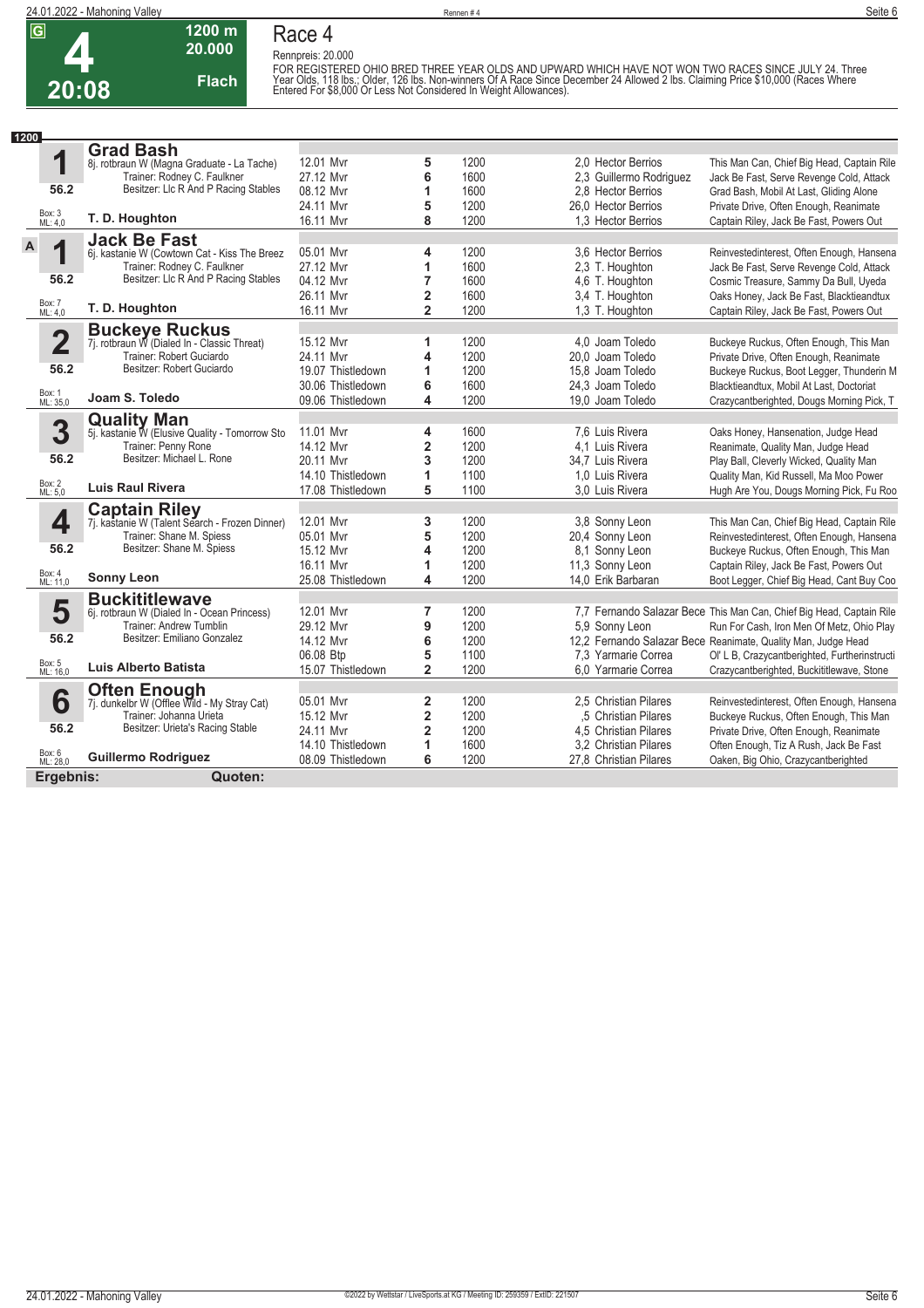#### **1200 m 16.400 Flach Race 5**

**Rennpreis: 16.400** FOR THREE YEAR OLDS AND UPWARD. Three Year Olds, 118 lbs.; Older, 126 lbs. Non-winners Of A Race Since December 24 Allowed 2<br>Ibs. Claiming Price \$5,000 (Races Where Entered For \$4,000 Or Less Not Considered In Weight Allow

| 1200 |                     |                                                                            |                        |                         |      |                            |                                               |
|------|---------------------|----------------------------------------------------------------------------|------------------------|-------------------------|------|----------------------------|-----------------------------------------------|
|      |                     | <b>Dream Saturday</b>                                                      |                        |                         |      |                            |                                               |
|      | 1                   | 11. rotbraun W (Any Given Saturday - Willa Jo<br>Trainer: Dennis Van Meter | 14.12 Mountaineer      | 4                       | 1200 | 1.8 Alex Gonzalez          | Ola Que Tal, Holy Saint, Towards The Light    |
|      |                     |                                                                            | 05.12 Mountaineer      | $\overline{\mathbf{2}}$ | 1200 | 6.1 Alex Gonzalez          | My Mae Day, Dream Saturday, Gran City         |
|      | 56.2                | Besitzer: Dennis Van Meter                                                 | 22.11 Mountaineer      | 1                       | 1200 | 4.1 Alex Gonzalez          | Dream Saturday, Woodhaven Kid, Exchang        |
|      |                     |                                                                            | 01.11 Mountaineer      | 5                       | 1200 | 5.6 Alex Gonzalez          | Ninth Street, Woodhaven Kid, Exchange Fe      |
|      | Box: 2<br>ML: 9,0   | <b>Alex Gonzalez</b>                                                       | 13.10 Mountaineer      | 5                       | 1400 | 4,1 Adrian Flores          | Button Box, Kentucky Kitten, Bold Animaux     |
|      |                     | <b>He's The Souperwon</b>                                                  |                        |                         |      |                            |                                               |
| A    | 1                   | 6j. rotbraun W (Super Saver - La Mina)                                     | 12.12 Mountaineer      | 1                       | 1600 | 3,1 Guillermo Rodriguez    | He's The Souperwon, American Camp, Only       |
|      |                     | Trainer: Dennis Van Meter                                                  | 30.11 Mountaineer      | 1                       | 1600 | 2,7 Guillermo Rodriguez    | Super Vision, He's The Souperwon, Irish Pr    |
|      | 56.2                | Besitzer: Dennis Van Meter                                                 | 17.11 Mvr              | 5                       | 1670 | 7,7 Alex Gonzalez          | It's Game Time, Giles, High Risk Strategy     |
|      |                     |                                                                            | 02.11 Mountaineer      | 1                       | 1200 | 11,6 Alex Gonzalez         | He's The Souperwon, Lucky Junior, Souther     |
|      | Box: 8<br>ML: 9,0   | <b>Luciano Hernandez</b>                                                   | 13.10 Mountaineer      | 4                       | 1600 | 2,5 Alex Gonzalez          | Cacahuete, Uncle Carlito, Slick As Ice        |
|      |                     | <b>Actspectation</b>                                                       |                        |                         |      |                            |                                               |
|      | $\overline{2}$      | 6j. rotbraun W (Cyber Secret - Wise Marchesa                               | 29.12 Mvr              | 7                       | 1200 | 27,7 Guillermo Rodriguez   | Frittons Gold, Honor Life, Pat Daddy          |
|      |                     | Trainer: Megan Fadlovich                                                   | 15.12 Mvr              | 6                       | 1100 | 53.6 Alex Gonzalez         | Play Ball, Astro Jak, Act Of Bob              |
|      | 56.2                | Besitzer: J D Farms                                                        | 10.11 Mvr              | 8                       | 1600 | 37,0 Alex Gonzalez         | Sky Writer, Statesboro, Smash                 |
|      |                     |                                                                            | 22.10 Mvr              | 1                       | 1670 | 19.9 Alex Gonzalez         | Actspectation, Gray Hope, Magical Express     |
|      | Box: 1<br>ML: 16,0  | <b>Malcolm Franklin</b>                                                    | 04.10 Mountaineer      | 1                       | 1600 | 1.4 Ricardo Barrios        | Actspectation, Captain D, Bungalow Flash      |
|      |                     | <b>Fahrenheit</b>                                                          |                        |                         |      |                            |                                               |
|      | 3                   | 7j. dunkelbr W (Nonios - Rain Delay)                                       | 13.12 Mvr              | $\overline{2}$          | 1200 | 11,8 Sonny Leon            | Makes Good Sense, Fahrenheit, Lock On         |
|      |                     | Trainer: Stephen G. Trevino                                                | 01.12 Mvr              | 9                       | 1100 | 13,3 Sonny Leon            | Frittons Gold, Roskilde, Will Runaway         |
|      | 56.2                | Besitzer: Inc. Mark Yagour                                                 | 04.10 Presque Isle Dow | $\overline{7}$          | 1200 | 14,5 Ronald Allen, Jr.     | Patrol, Wild Winter, Scoby                    |
|      |                     |                                                                            | 09.09 Thistledown      | 5                       | 1200 | 21,6 Jose Bracho           | Hoof Prince, Pretty Stormy, Denny M           |
|      | Box: 3<br>ML: 11,0  | Yarmarie L. Correa                                                         | 22.07 Thistledown      | 1                       | 1200 | 8,6 Ronald Allen, Jr.      | Fahrenheit, Gio Sammy, Quasar Moon            |
|      |                     | <b>Lock On</b>                                                             |                        |                         |      |                            |                                               |
|      | 4                   | 7j. rotbraun W (Broken Vow - Do Not Disturb)                               | 28.12 Mvr              | 4                       | 1200 | 2.2 Brandon Tapara         | President Elect, The Filter, Mac's Revolution |
|      |                     | Trainer: Rodney C. Faulkner                                                | 13.12 Mvr              | 3                       | 1200 | 4,9 Brandon Tapara         | Makes Good Sense, Fahrenheit, Lock On         |
|      | 56.2                | Besitzer: Llc R And P Racing Stables                                       | 01.12 Mvr              | 5                       | 1100 | 10,8 Brandon Tapara        | Frittons Gold, Roskilde, Will Runaway         |
|      |                     |                                                                            | 15.11 Mvr              | $\mathbf 2$             | 1200 | 10.4 Brandon Tapara        | Makes Good Sense, Lock On, Lovely Heir        |
|      | Box: 4<br>ML: 13,0  | T. D. Houghton                                                             | 22.10 Mvr              | 5                       | 1100 | 7,9 Brandon Tapara         | Freddy Soto, Southern Spirit, Tartan The Bu   |
|      |                     |                                                                            |                        |                         |      |                            |                                               |
|      | 5                   | <b>Towards The Light</b><br>8j. kastanie W (Munnings - Golda M)            | 14.12 Mountaineer      | 3                       | 1200 | 13,5 Yuri Yaranga          | Ola Que Tal, Holy Saint, Towards The Light    |
|      |                     | Trainer: Shane M. Spiess                                                   | 06.12 Mountaineer      | $\overline{\mathbf{2}}$ | 1200 | 14,2 Luciano Hernandez     | Justin Front, Towards The Light, Southside    |
|      | 56.2                | Besitzer: Shane M. Spiess                                                  | 22.11 Mountaineer      | 4                       | 1200 | 15,2 Gabriel Lagunes       | Dream Saturday, Woodhaven Kid, Exchang        |
|      |                     |                                                                            | 05.10 Mountaineer      | 6                       | 1200 | 3.7 Charle Oliveros        | Cort'n Asong, Dream Saturday, Bow Tie Aff     |
|      | Box: 5<br>ML: 16,0  | Yuri Yaranga                                                               | 20.09 Mountaineer      | $\overline{\mathbf{2}}$ | 1200 | .7 Charle Oliveros         | Moon Launch, Towards The Light, Tapitor       |
|      |                     | Overbearing                                                                |                        |                         |      |                            |                                               |
|      | 6                   | 6j. rotbraun W (Bear's Kid - Miss Yankee)                                  | 29.12 Mvr              | 8                       | 1200 | 1,3 Sonny Leon             | Frittons Gold, Honor Life, Pat Daddy          |
|      |                     | Trainer: Jay P. Bernardini                                                 | 07.12 Mvr              | 1                       | 1200 | 3,0 Sonny Leon             | Overbearing, Khalfani, Elgar                  |
|      | 56.2                | Besitzer: Jay P. Bernardini                                                | 23.11 Mvr              | 1                       | 1200 | 1,9 Sonny Leon             | Overbearing, Khalfani, Keyed On Top           |
|      |                     |                                                                            | 06.11 Mvr              | 4                       | 1200 | 7,7 Sonny Leon             | Kate's Golden Dude, Pat Daddy, Prince Jers    |
|      | Box: 6<br>ML: 45,0  | Guillermo Rodriguez                                                        | 13.09 Fort Erie        | $\overline{2}$          | 1100 | ,7 Christopher Husbands    | Amnesty, Overbearing, Lucky Street            |
|      |                     | <b>Lovely Heir</b>                                                         |                        |                         |      |                            |                                               |
|      |                     | 8j. kastanie W (Wildcat Heir - Lovelorn)                                   | 13.12 Mvr              | 4                       | 1200 | 1.9 Marshall Mendez        | Makes Good Sense, Fahrenheit, Lock On         |
|      |                     | Trainer: Robin Schuster                                                    | 04.12 Mvr              | 4                       | 1600 | 7,1 Brandon Tapara         | Fort Ramsey, High Risk Strategy, Brodytheo    |
|      | 56.2                | Besitzer: Donna S. Zook                                                    | 15.11 Mvr              | 3                       | 1200 | 1,6 Albin Jimenez          | Makes Good Sense, Lock On, Lovely Heir        |
|      |                     |                                                                            | 29.09 Btp              | 1                       | 1200 | ,7 Albin Jimenez           | Lovely Heir, Not Again Jackie, Cacahuete      |
|      | Box: 7<br>ML: 7,0   | <b>Brandon Tapara</b>                                                      | 14.09 Btp              | 5                       | 1200 | 4.1 Isaias Ayala           | Rushed, Highland Park Hero, Dahik             |
|      |                     | <b>Makes Good Sense</b>                                                    |                        |                         |      |                            |                                               |
|      | 8                   | 9j. rotbraun H (Street Sense - Hello Liberty)                              | 29.12 Mvr              | 5                       | 1200 | 6,9 Angel Diaz             | Frittons Gold, Honor Life, Pat Daddy          |
|      |                     | Trainer: Bart A. Barnes                                                    | 13.12 Mvr              | 1                       | 1200 | 1,6 Angel Diaz             | Makes Good Sense, Fahrenheit, Lock On         |
|      | 56.2                | Besitzer: Bart A. Barnes                                                   | 15.11 Mvr              | 1                       | 1200 | 2.1 Angel Diaz             | Makes Good Sense, Lock On, Lovely Heir        |
|      |                     |                                                                            | 25.10 Mvr              | 1                       | 1100 | 5,8 Angel Diaz             | Makes Good Sense, Improbable Story, Vinn      |
|      | Box: 9<br>ML: 4,0   | Angel I. Diaz                                                              | 30.09 Thistledown      | 3                       | 1100 | 5,0 Angel Diaz             | Freddy Soto, Cajun Chaos, Makes Good Se       |
|      |                     | <b>Nyoman</b>                                                              |                        |                         |      |                            |                                               |
|      | 9                   | 10j. kastanie W (Kantharos - Countess Kelly)                               | 26.12 Hawthorne        | 1                       | 1200 | 2,1 Diego Sanchez          | Nyoman, Marco's Dream, Crankshaft             |
|      |                     | Trainer: Rodolfo Aguilar                                                   | 28.11 Hawthorne        | $\overline{\mathbf{2}}$ | 1100 | 2,4 Diego Sanchez          | Pitaman, Nyoman, Goneghost                    |
|      | 57.2                | Besitzer: Francisco Villa                                                  | 12.11 Hawthorne        | 10                      | 1200 | 3,6 Diego Sanchez          | Mystery Man, Pitaman, Spinster Road           |
|      |                     |                                                                            | 27.10 Indiana Downs    | $\overline{2}$          | 1100 | 3,9 Marcelino Pedroza, Jr. | Sacred Kiki Bird, Nyoman, Uncle Momo          |
|      | Box: 10<br>ML: 35,0 | <b>Sonny Leon</b>                                                          | 25.09 Arlington        | 3                       | 1200 | 4,4 Diego Sanchez          | Will Knows, Shanghai Point, Nyoman            |
|      | Ergebnis:           | Quoten:                                                                    |                        |                         |      |                            |                                               |
|      |                     |                                                                            |                        |                         |      |                            |                                               |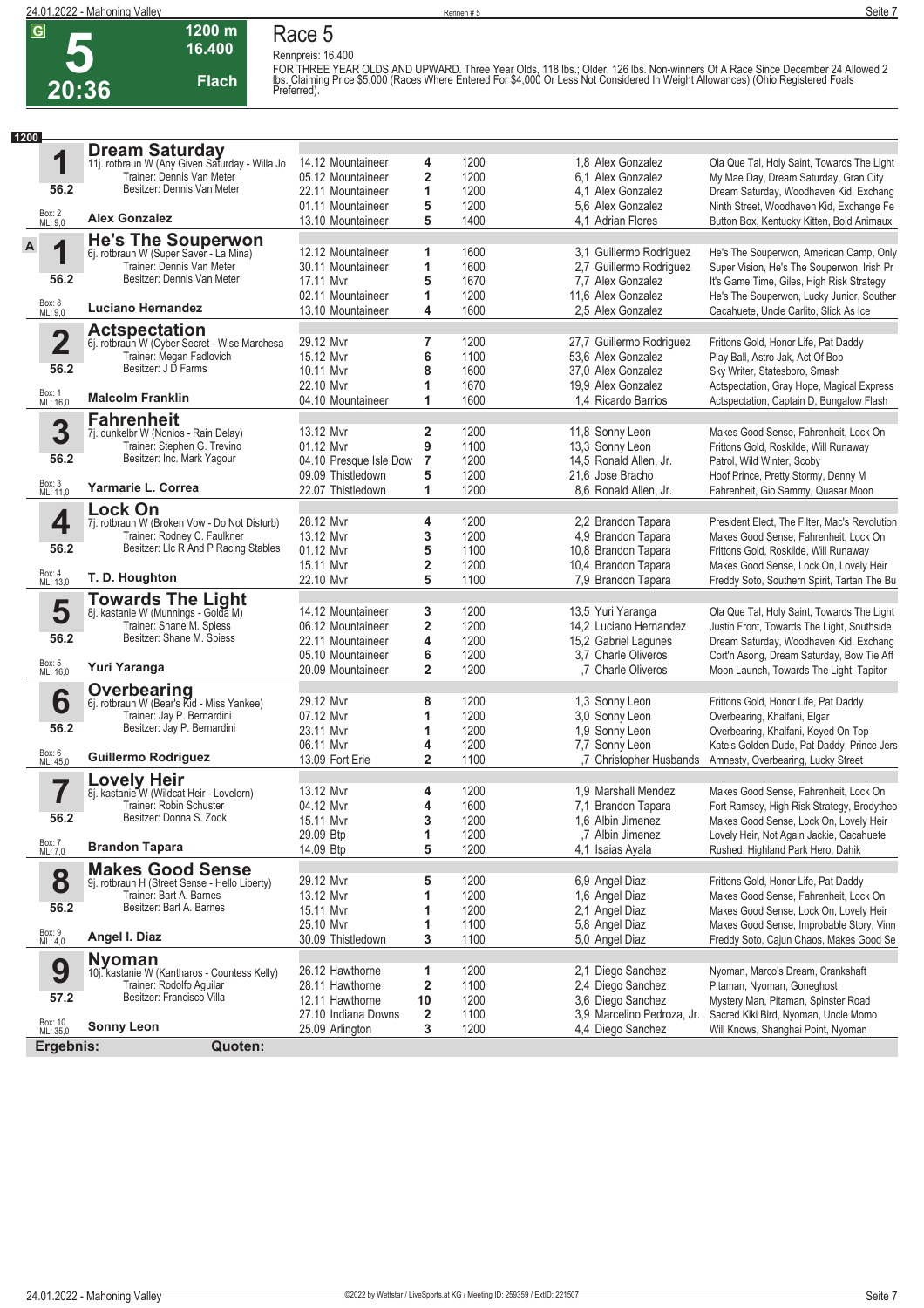

#### **1200 m 35.100 Race 6**

**Flach**



**Rennpreis: 35.100** FOR REGISTERED OHIO BRED THREE YEAR OLDS AND UPWARD WHICH HAVE NEVER WON TWO RACES OTHER THAN MAIDEN,<br>CLAIMING OR STARTER OR WHICH HAVE NEVER WON THREE RACES. Three Year Olds, 118 Ibs.; Older, 126 Ibs. Non-winners Of A<br>Rac

**1 1200** Box: 1 ML: 6,0 **56.2 Kissinger** 4j. kastanie W (Tapiture - Kissy Suzuki) Trainer: Robert M. Gorham Besitzer: Kromer, Gail And Heyman, Er **Guillermo Rodriguez** 22.12 Mvr **3** 1600 2,8 T. Houghton Beat The Dealer, Flashy King George, Kissi 08.12 Mvr **2** 1200 2,6 T. Houghton Upgrade Al, Kissinger, Sir. Rez 08.6 Alex Canchari Biscuits And Grits, Kissinger, Beat The Deal<br>1200 6.1 Alex Canchari Lucky Streak, Just Tapit In, Ridge West 23.10 Mvr **3** 1600 6,1 Alex Canchari Lucky Streak, Just Tapit In, Ridge West 05.10 Thistledown **4** 1200 18,1 Alex Canchari Wapakoneta Phil, Ridge West, Mustang Will **2** Box: 2 ML: 45,0 **56.2 Sir. Rez** 5j. dunkelbr W (Langfuhr - Formal Plan) Trainer: Jennifer Tooley Besitzer: Jennifer Tooley **Malcolm Franklin** 08.12 Mvr **3** 1200 2,0 Jeffrey Sanchez Upgrade Al, Kissinger, Sir. Rez<br>1200 6.6 Luan Machado Biscuits And Grits. Kissinger. B **Biscuits And Grits, Kissinger, Beat The Deal** 30.09 Thistledown **1** 1100 ,9 Luan Machado Sir. Rez, Scorza, Cooler 25.08 Btp **1** 1200 ,5 Luan Machado Sir. Rez, Duke Of Darkness, Leroyisalagnia<br>02.08 Thistledown **3** 1100 6 Malcolm Franklin Cooler. Color Coded. Sir. Rez Cooler, Color Coded, Sir. Rez **3** Box: 3 ML: 13,0 **56.2 Accurate** 4j. kastanie H (Trappe Shot - Turbulent) Trainer: Lori D. Yoder Besitzer: Susan D. Yoder **Luis Alberto Batista** 22.12 Mvr **4** 1600 7,5 Sonny Leon Beat The Dealer, Flashy King George, Kissi 29.11 Mvr **1200** 1200 14,9 Sonny Leon Accurate, Masterofthehounds, Quiet Amigo<br>127.07 Thistledown 5 1200 33,9 Chelsey Keiser Wolfine, Susie's Kid, Biscuits And Grits 27.07 Thistledown **5** 1200 33,9 Chelsey Keiser Wolfine, Susie's Kid, Biscuits And Grits 01.07 Thistledown **1** 1200 ,5 Chelsey Keiser Accurate, Dynamite Cloud, Foreign Midnight Warship, Zip It Quick, Flat Out Of **4** Box: 4 ML: 4,0 **57.2 Big On Big** 4j. dunkelbr W (Cinco Charlie - Justoneathegu Trainer: William D. Cowans Besitzer: Yates, Patricia J. And Yates, **Luis Raul Rivera** 29.12 Mvr **1** 1200 3,0 Luis Rivera Big On Big, Duke Of Darkness, Masterofthe<br>29.11 Mvr **5** 1200 3.1 Luis Rivera Accurate Masterofthehounds Quiet Amigo 29.1<sub>2</sub><br>Accurate, Masterofthehounds, Quiet Amigo 06.10 Btp **2** 1200 1,4 Luan Machado It'sgoodtobeseen, Big On Big, Duke Of Dark<br>23.09 Btp **3** 1200 7 Rafael Mojica, Jr. Brilliant Journey, It'sgoodtobeseen, Big On 23.09 Btp **3** 1200 ,7 Rafael Mojica, Jr. Brilliant Journey, It'sgoodtobeseen, Big On 26.08 Btp **2** 1200 ,8 Luan Machado Chief Buckeye, Big On Big, Nopickinoncharli **5** Box: 5 ML: 35,0 **56.2 Midnight Warship** 4j. dunkelbr W (Midshipman - All About Allison Trainer: Jeffrey A. Radosevich Besitzer: Mitten Mates Llc And D & D R **Jose A. Bracho** 08.12 Mvr **3** 1200 2,9 Jose Bracho El Marro, It'sgoodtobeseen, Midnight Warshi<br>15.09 Thistledown **6** 1200 3.8 Hector Berrios Startdfromdabottom, Wapakoneta Phil. Wolf 15.09 Thistledown **6** 1200 3,8 Hector Berrios Startdfromdabottom, Wapakoneta Phil, Wolf Midnight Warship, Susie's Kid, Masteroftheh 07.07 Thistledown **4** 1100 2,0 Luis Rivera Spin Doctor, Traitor Amongst Us, Kole Man 22.06 Thistledown **3** 1200 1,1 Luis Rivera El Marro, Lucky Streak, Midnight Warship **6** Box: 6 ML: 11,0 **56.2 Ima Believer** 6j. kastanie W (Misremembered - Magnificent Trainer: Andrew Tumblin Besitzer: Kristina M. Tumblin **Brian L. Hollingsworth** 15.12 Mvr **1** 1200 13,2 Brian Hollingsworth Ima Believer, Tale Of Lacey, Masteroftheho 29.11 Mvr **6** 1200 7,1 Brian Hollingsworth Accurate, Masterofthehounds, Quiet Amigo 16.11 Mvr **6** 1200 33,5 Brian Hollingsworth Medal Of Fact, Mutual Confidence, Sharks<br>16.11 Mvr **3** 1200 9,5 Brian Hollingsworth Beat The Dealer, Kole Man Can, Ima Belie 27.1200 9,5 Brian Hollingsworth Beat The Dealer, Kole Man Can, Ima Believ<br>
27.1200 6,3 Brian Hollingsworth Tancahua, Quality Man, Spin Doctor 04.01 Mvr **7** 1200 6,3 Brian Hollingsworth Tancahua, Quality Man, Spin Doctor **7** Box: 7 ML: 7,0 **56.2 Weekend Buzz** 4j. kastanie W (City Weekend - Buzz Home) Trainer: Robert M. Gorham Besitzer: Marion F. Gorham **T. D. Houghton** 24.11 Mvr **1** 1200 1 7 T. Houghton Weekend Buzz, I'mma Natural, Ma Moos W<br>12.10 Mvr **8** 1200 1 7 T. Houghton One Crazy Ride. Pecks Not Bad. Nambiti 25.1200 7 T. Houghton Che Crazy Ride, Pecks Not Bad, Nambiti<br>
25.1200 3,7 T. Houghton Big Truck, First Song, Weekend Buzz 19.12 Mvr **3** 1200 3,7 T. Houghton Big Truck, First Song, Weekend Buzz 25.11 Mvr **4** 1200 4,9 T. Houghton Brig, Big Truck, Sheltowee's Bigcat First Song, Docsluckycat, Weekend Buzz **8** Box: 8 ML: 16,0 **56.2 Trust And Obey** 7j. kastanie W (Vaquero - Zoey Kay) Trainer: Robert C. Cline Besitzer: Lucas, Robert A. And Graver, **Jr. Hector L. Rosario** 19.08 Btp **5** 1670 8,6 Hector Rosario, Jr. Inspired To Rock, California Sun, El Cheapo<br>19.08 Btp **3** 1300 2,4 Hector Rosario, Jr. Ole Watashi, Heidi's Sinatra, Trust And Obe 06.08 Btp **3** 1300 2.4 Hector Rosario, Jr. Ole Watashi, Heidi's Sinatra, Trust And Obe<br>21.07 Btp **4** 1200 32.0 Hector Rosario, Jr. Run Bubba Run, Big Al's Express, Jimtown Run Bubba Run, Big Al's Express, Jimtown 15.06 Btp **5** 1600 15,7 Hector Rosario, Jr. Danefield, El Cheapo, Estrella De Dane 28.05 Btp **8** 1200 74,5 Hector Rosario, Jr. Kingofthebuckeye, Mymonstersforreal, First

**Ergebnis: Quoten:**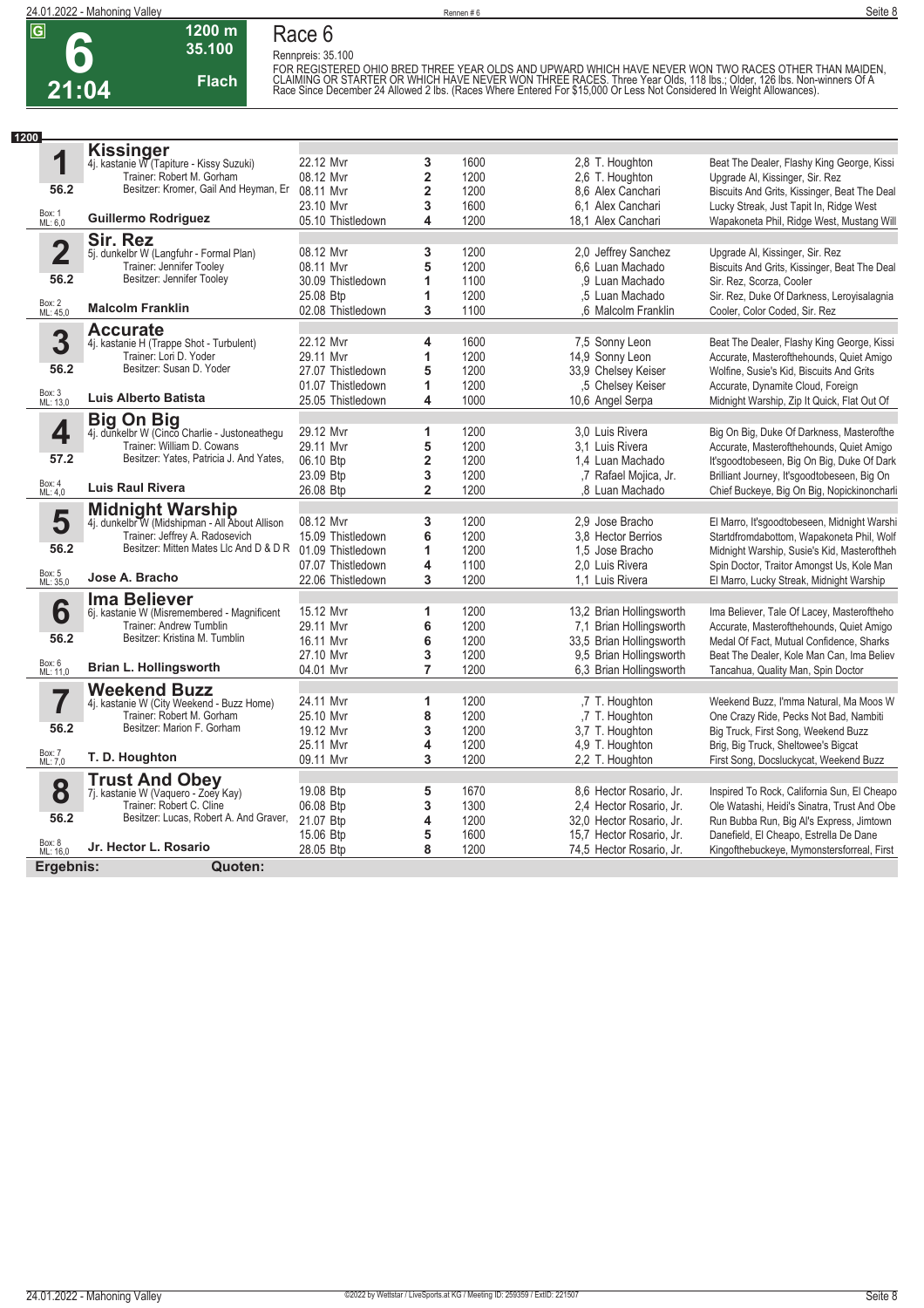### **1200 m Flach Race 7 Rennpreis: 36.200**

**36.200** 

FOR REGISTERED OHIO BRED FILLIES AND MARES THREE YEARS OLD AND UPWARD WHICH HAVE NEVER WON FOUR RACES. <br>Three Year Olds, 118 lbs.; Older, 126 lbs. Non-winners Of A Race Since December 24 Allowed 2 lbs.

| 1200               |                                               |                   |                         |      |                        |                                             |
|--------------------|-----------------------------------------------|-------------------|-------------------------|------|------------------------|---------------------------------------------|
|                    | <b>Cause Of Love</b>                          |                   |                         |      |                        |                                             |
| 1                  | 6j. kastanie S (Giant Oak - Love First Sight) | 03.08 Thistledown | 6                       | 1600 | 17.0 Erik Barbaran     | Ballroom Blitz, Mobil Lady, Diva Power      |
|                    | Trainer: T. R. Haehn                          | 23.06 Thistledown | 3                       | 1200 | 36,6 Ronald Allen, Jr. | Sally Strong, Mobil Lady, Cause Of Love     |
| 56.2               | Besitzer: Donald C. Bookman                   | 08.06 Thistledown | 7                       | 1200 | 45,4 Agustin Bracho    | Resilient Colors, Mobil Lady, Ultra Rays    |
|                    |                                               | 19.05 Thistledown | 5                       | 1100 | 14,7 Agustin Bracho    | Cacki, Mobil Lady, Jersey Bounce            |
| Box: 1<br>ML: 16,0 | <b>Guillermo Rodriguez</b>                    | 28.04 Thistledown | 3                       | 1200 | 43,2 Agustin Bracho    | Esplanande, Speak Lightly, Cause Of Love    |
|                    | <b>Nancy's Leslie</b>                         |                   |                         |      |                        |                                             |
| 2                  | 5j. grau/bra S (Conveyance - The War Depart   | 23.11 Mvr         | 3                       | 1200 | 1,4 Luan Machado       | Windy Lu Who, One Glamorous Gal, Nancy'     |
|                    | Trainer: William D. Cowans                    | 22.10 Mvr         | 1                       | 1600 | 1.3 Luan Machado       | Nancy's Leslie, Riproaring, Grins N' Wins   |
| 56.2               | Besitzer: LIc Memory Lane Racing              | 27.09 Thistledown | 3                       | 1600 | .6 Luan Machado        | Penny Shots, Kist, Nancy's Leslie           |
|                    |                                               | 31.08 Thistledown | 1                       | 1600 | 1.2 Luan Machado       | Nancy's Leslie, Scarlett's Awish, Songstops |
| Box: 2<br>ML: 4,0  | Luan Machado                                  | 12.07 Thistledown | 1                       | 1200 | 1.0 Luan Machado       | Nancy's Leslie, Only One Boss Lady, Moma    |
|                    | <b>Hampton Dancer</b>                         |                   |                         |      |                        |                                             |
| 3                  | 4j. kastanie S (Hampton Court - Edolie)       | 05.01 Mvr         | 1                       | 1200 | 8.3 Agustin Bracho     | Hampton Dancer, Grins N' Wins, Gonnabeg     |
|                    | Trainer: Susan L. Anderson                    | 07.12 Myr         | 7                       | 1200 | 15,8 Agustin Bracho    | Shez Shacked Up, Grins N' Wins, Buckeye     |
| 57.2               | Besitzer: Douglas Jacobson                    | 05.10 Btp         | 1                       | 1200 | 3,1 Agustin Bracho     | Hampton Dancer, Abigail Lee, Just Zoey      |
|                    |                                               | 14.09 Btp         | 1                       | 1600 | 1.7 Agustin Bracho     | Hampton Dancer, Flash Patriarch, Aflaxendr  |
| Box: 3<br>ML: 45,0 | <b>Agustin Bracho</b>                         |                   |                         |      |                        |                                             |
|                    | <b>Happy As You Go</b>                        |                   |                         |      |                        |                                             |
| 4                  | 4j. dunkelbr S (Mobil - Preservation Hall)    | 28.12 Mvr         | $\overline{\mathbf{2}}$ | 1200 | 12,3 T. Houghton       | Cat's Rhythm, Happy As You Go, Company      |
|                    | Trainer: Robert M. Gorham                     | 07.12 Mvr         | 5                       | 1100 | 24,4 T. Houghton       | Lucky Quarters, Ultra Rays, Cacki           |
| 56.2               | Besitzer: Marion F. Gorham                    | 13.11 Myr         | 9                       | 1670 | 15,6 T. Houghton       | Diva Power, Star Rules, Lexy Anna           |
| Box: 4             |                                               | 24.09 Btp         | 6                       | 1700 | 9.8 Malcolm Franklin   | Mobil Lady, Star Rules, Edge Of Night       |
| ML: 6,0            | T. D. Houghton                                | 08.09 Thistledown | $\overline{2}$          | 1100 | 1.8 Christian Pilares  | Lexy Anna, Happy As You Go, Cristalinda     |
|                    | <b>Lexy Anna</b>                              |                   |                         |      |                        |                                             |
| 5                  | 5j. dunkelbr S (Professor Fate - Miss Posse)  | 18.12 Mvr         | 8                       | 1670 | 5,6 Angel Diaz         | Niceasakittenseyes, Mobil Lady, Edge Of Ni  |
|                    | Trainer: Lori D. Yoder                        | 13.11 Mvr         | 3                       | 1670 | 5,4 Angel Diaz         | Diva Power, Star Rules, Lexy Anna           |
| 56.2               | Besitzer: Susan D. Yoder                      | 03.11 Myr         | 3                       | 1200 | 9,2 Angel Diaz         | Tivis, Windy Lu Who, Lexy Anna              |
|                    |                                               | 08.09 Thistledown | 1                       | 1100 | 1.7 Yarmarie Correa    | Lexy Anna, Happy As You Go, Cristalinda     |
| Box: 5<br>ML: 5,0  | <b>Chelsey Keiser</b>                         | 23.08 Thistledown | 3                       | 1100 | 13,9 Yarmarie Correa   | Amadevil, Front Circle, Lexy Anna           |
|                    | <b>One Glamorous Gal</b>                      |                   |                         |      |                        |                                             |
| 6                  | 4j. kastanie S (Macho Uno - Camielee)         | 23.11 Mvr         | 2                       | 1200 | 3.1 Jose Bracho        | Windy Lu Who, One Glamorous Gal, Nancy'     |
|                    | Trainer: Gary L. Johnson                      | 03.11 Mvr         | 4                       | 1200 | 5.9 Jose Bracho        | Tivis, Windy Lu Who, Lexy Anna              |
| 56.2               | Besitzer: Llc Ron Paolucci Racing             | 23.06 Thistledown | 7                       | 1200 | 2.6 Jose Bracho        | Sally Strong, Mobil Lady, Cause Of Love     |
|                    |                                               | 26.05 Thistledown | 1                       | 1200 | .8 Jose Bracho         | One Glamorous Gal, Northern Journey, Dia    |
| Box: 6<br>ML: 35,0 | Jose A. Bracho                                | 04.05 Thistledown | 1                       | 1100 | 1.4 Jose Bracho        | One Glamorous Gal. Twerk. Shez Shacked      |
|                    | <b>Jersey Bounce</b>                          |                   |                         |      |                        |                                             |
| 7                  | 5j. kastanie S (Jersey Town - Do Not Disturb) | 25.08 Thistledown | 5                       | 1200 | 10,2 Yarmarie Correa   | Twerk, Speak Lightly, Windy Lu Who          |
|                    | Trainer: Robert M. Gorham                     | 23.06 Thistledown | 6                       | 1200 | 5.9 Christian Pilares  | Sally Strong, Mobil Lady, Cause Of Love     |
| 56.2               | Besitzer: Mast Thoroughbreds Llc              | 07.06 Thistledown | 6                       | 1100 | 3.6 Christian Pilares  | Immaculate Heart, Hoboken Hustle, Could Y   |
|                    |                                               | 19.05 Thistledown | 3                       | 1100 | 4.3 Christian Pilares  | Cacki, Mobil Lady, Jersey Bounce            |
| Box: 7<br>ML: 16,0 | Angel I. Diaz                                 | 27.11 Mvr         | 5                       | 1200 | 6,5 T. Houghton        | Windy Lu Who, Edge Of Night, She's Crafty   |
| Ergebnis:          | Quoten:                                       |                   |                         |      |                        |                                             |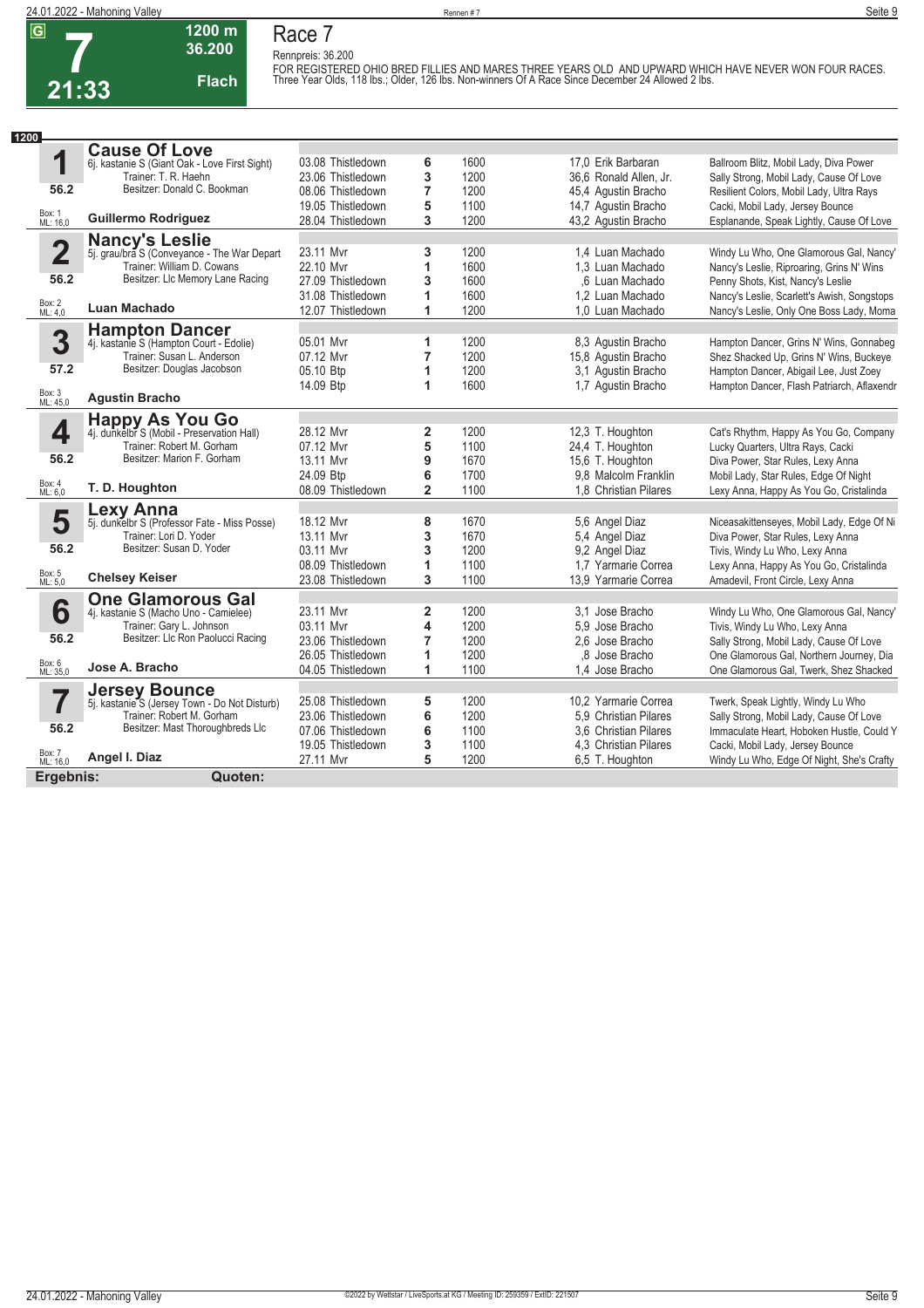**8**

**22:02**

**1200 m 20.000 Flach** **Race 8**

Rennpreis: 20.000<br>FOR REGISTERED OHIO BRED FILLIES AND MARES THREE YEARS OLD AND UPWARD WHICH HAVE NOT WON TWO RACES<br>SINCE JULY 24. Three Year Olds, 118 lbs.; Older, 126 lbs. Non-winners Of A Race Since December 24 Allowe

| 1200               |                                                                          |                   |                         |      |                          |                                                                  |
|--------------------|--------------------------------------------------------------------------|-------------------|-------------------------|------|--------------------------|------------------------------------------------------------------|
|                    | <b>Adventure Land</b>                                                    |                   |                         |      |                          |                                                                  |
| 1                  | 6j. rotbraun S (Gemologist - Gullible)                                   | 14.12 Mvr         | 5                       | 1200 |                          | 7.0 Fernando Salazar Bece Cat's Rhythm, Opulent, Star Mabee      |
|                    | Trainer: Nestor Rivera                                                   | 17.11 Mvr         | $\overline{7}$          | 1200 | ,8 Angel Diaz            | Cat's Rhythm, Rollin All The Way, Grins N'                       |
| 56.2               | Besitzer: Michael J. Friedman                                            | 30.10 Myr         | 2                       | 1100 | .6 Gerardo Corrales      | Drumbeg, Adventure Land, Cat's Rhythm                            |
|                    |                                                                          | 23.10 Mvr         | 6                       | 1200 | 4.1 Luis Gonzalez        | Star Mabee, Here Comes Jigs, Opulent                             |
| Box: 1<br>ML: 3,0  | Fernando Salazar Becerra                                                 | 02.09 Thistledown | 6                       | 1200 |                          | 18,7 Fernando Salazar Bece Amadevil, Circus Rings, Esplanande    |
|                    | <b>Northern Journey</b><br>5. dunkelbr S (Northern Afleet - Beija Fleur) |                   |                         |      |                          |                                                                  |
| $\mathbf 2$        |                                                                          | 08.12 Mvr         | 5                       | 1200 | 5,3 T. Houghton          | Highly Explosive, Status Symbol, Sole Facto                      |
|                    | Trainer: Robert M. Gorham                                                | 22.11 Mvr         | 3                       | 1200 | 4,2 T. Houghton          | Check Out Line, Status Symbol, Northern Jo                       |
| 56.2               | Besitzer: Marion F. Gorham                                               | 28.09 Thistledown | 7                       | 1100 | 34,3 Angel Diaz          | Front Circle, Tivis, Speak Lightly                               |
|                    |                                                                          | 25.08 Thistledown | 3                       | 1200 | 9.1 Yarmarie Correa      | She's Crafty, Carmen Ohio, Northern Journe                       |
| Box: 2<br>ML: 5,0  | T. D. Houghton                                                           | 29.06 Btp         | 1                       | 1200 | 2.3 Perry Ouzts          | Northern Journey, Attitude, Lady Power                           |
|                    | <b>Natural Bling</b><br>11j. grau/bra S (Too Much Bling - Natural Nine   |                   |                         |      |                          |                                                                  |
| 3                  |                                                                          | 01.01 Mvr         | $\overline{7}$          | 1200 | 12,3 Brandon Tapara      | Rollin All The Way, Power Banker, Offlee Sil                     |
|                    | Trainer: Julia Flick                                                     | 08.12 Mvr         | 4                       | 1200 | 11,2 Brandon Tapara      | Highly Explosive, Status Symbol, Sole Facto                      |
| 56.2               | Besitzer: Julia Flick                                                    | 22.11 Mvr         | 4                       | 1200 | 6,5 Ricardo Mejias       | Check Out Line, Status Symbol, Northern Jo                       |
|                    |                                                                          | 10.11 Mvr         | 5                       | 1200 | 22,1 Joe Musarro         | On The Clock, Accolades Galore, Bareback                         |
| Box: 3<br>ML: 13,0 | <b>Malcolm Franklin</b>                                                  | 23.09 Thistledown | 1                       | 1200 | 42.1 Edwin Carrasquillo  | Natural Bling, Double D's Revenge, Sheza F                       |
|                    | <b>Chardon</b>                                                           |                   |                         |      |                          |                                                                  |
| 4                  | 5j. dunkelbr S (Creative Cause - Cleveland)                              | 14.01 Mvr         | 6                       | 1200 | 1.7 Yan Aviles           | Songstopshelf, Ohio Storm, Dancing Grace                         |
|                    | Trainer: Carlos Inirio                                                   | 26.11 Mvr         | 7                       | 1200 | 12,2 Diogdinabi Smith    | Lovely Lady Linda, Persevering Honor, Crik                       |
| 56.2               | Besitzer: Jefferson Evangelista                                          | 01.11 Mvr         | 5                       | 1100 | 11,3 Diogdinabi Smith    | A Smile A Day, Dyna's Holiday, Persevering                       |
|                    |                                                                          | 22.10 Mvr         | 1                       | 1200 | 1,5 Diogdinabi Smith     | Chardon, Gingermysister, Wherethere'ssmo                         |
| Box: 4<br>ML: 16,0 | <b>Brandon Tapara</b>                                                    | 06.10 Thistledown | $\overline{2}$          | 1200 |                          | 1,9 Fernando Salazar Bece Persevering Honor, Chardon, Bainbridge |
|                    | <b>Heidi's Back</b>                                                      |                   |                         |      |                          |                                                                  |
| 5                  | 6j. rotbraun S (Mr. Sinatra - Coax Me Heidi)                             | 14.01 Mvr         | 8                       | 1200 | 20.7 Luis Gonzalez       | Miss Treated Star, My Belle Michelle, Ucant                      |
|                    | Trainer: Andrew Tumblin                                                  | 08.12 Mvr         | $\overline{7}$          | 1200 | 25,6 Angel Diaz          | Highly Explosive, Status Symbol, Sole Facto                      |
| 56.2               | Besitzer: Emiliano Gonzalez                                              | 30.11 Myr         | 4                       | 1200 | 34,2 Angel Diaz          | Grins N' Wins, Ucantkeepup, Highly Explosi                       |
|                    |                                                                          | 17.11 Myr         | 10                      | 1200 | 67,0 Frank Reves         | Cat's Rhythm, Rollin All The Way, Grins N'                       |
| Box: 5<br>ML: 21,0 | Luis Alberto Batista                                                     | 05.10 Thistledown | $\overline{7}$          | 1200 | 33,5 Guillermo Rodriguez | Ultra Rays, Biscayne Bay, Dyna's Holiday                         |
|                    | <b>Status Symbol</b><br>6j. rotbraun S (Jimmy Creed - Roxanne O)         |                   |                         |      |                          |                                                                  |
| 6                  |                                                                          | 28.12 Mvr         | 9                       | 1200 | 11,4 Guillermo Rodriguez | Cat's Rhythm, Happy As You Go, Company                           |
|                    | Trainer: Richard Zielinski                                               | 08.12 Mvr         | $\overline{\mathbf{2}}$ | 1200 | 5,0 Guillermo Rodriguez  | Highly Explosive, Status Symbol, Sole Facto                      |
| 56.2               | Besitzer: Jack Cannon                                                    | 22.11 Mvr         | $\overline{\mathbf{2}}$ | 1200 | 1,9 Guillermo Rodriguez  | Check Out Line, Status Symbol, Northern Jo                       |
|                    |                                                                          | 30.10 Mvr         | 6                       | 1100 | 4,3 Perry Ouzts          | Drumbeg, Adventure Land, Cat's Rhythm                            |
| Box: 6<br>ML: 35,0 | <b>Guillermo Rodriguez</b>                                               | 30.09 Btp         | $\overline{2}$          | 1200 | 2.4 Perry Ouzts          | Rollin All The Way, Status Symbol, Opulent                       |
|                    | <b>Dyna's Holiday</b><br>5j. rotbraun S (Medal Count - Simonetta)        |                   |                         |      |                          |                                                                  |
|                    |                                                                          | 20.12 Mvr         | 1                       | 1600 | 2,7 Hector Berrios       | Dyna's Holiday, Crikey, My Pink Baby Bird                        |
|                    | Trainer: Julie A. Pappada                                                | 26.11 Mvr         | 6                       | 1200 | 1,5 Angel Diaz           | Lovely Lady Linda, Persevering Honor, Crik                       |
| 56.2               | Besitzer: Ella D Racing Stable                                           | 01.11 Mvr         | $\overline{2}$          | 1100 | 4,1 Ricardo Feliciano    | A Smile A Day, Dyna's Holiday, Persevering                       |
|                    |                                                                          | 22.10 Mvr         | $\overline{7}$          | 1600 | 12.3 Ricardo Feliciano   | Nancy's Leslie, Riproaring, Grins N' Wins                        |
| Box: 7<br>ML: 4,0  | Yarmarie L. Correa                                                       | 05.10 Thistledown | 3                       | 1200 | 19,2 Ricardo Feliciano   | Ultra Rays, Biscayne Bay, Dyna's Holiday                         |
| Ergebnis:          | Quoten:                                                                  |                   |                         |      |                          |                                                                  |